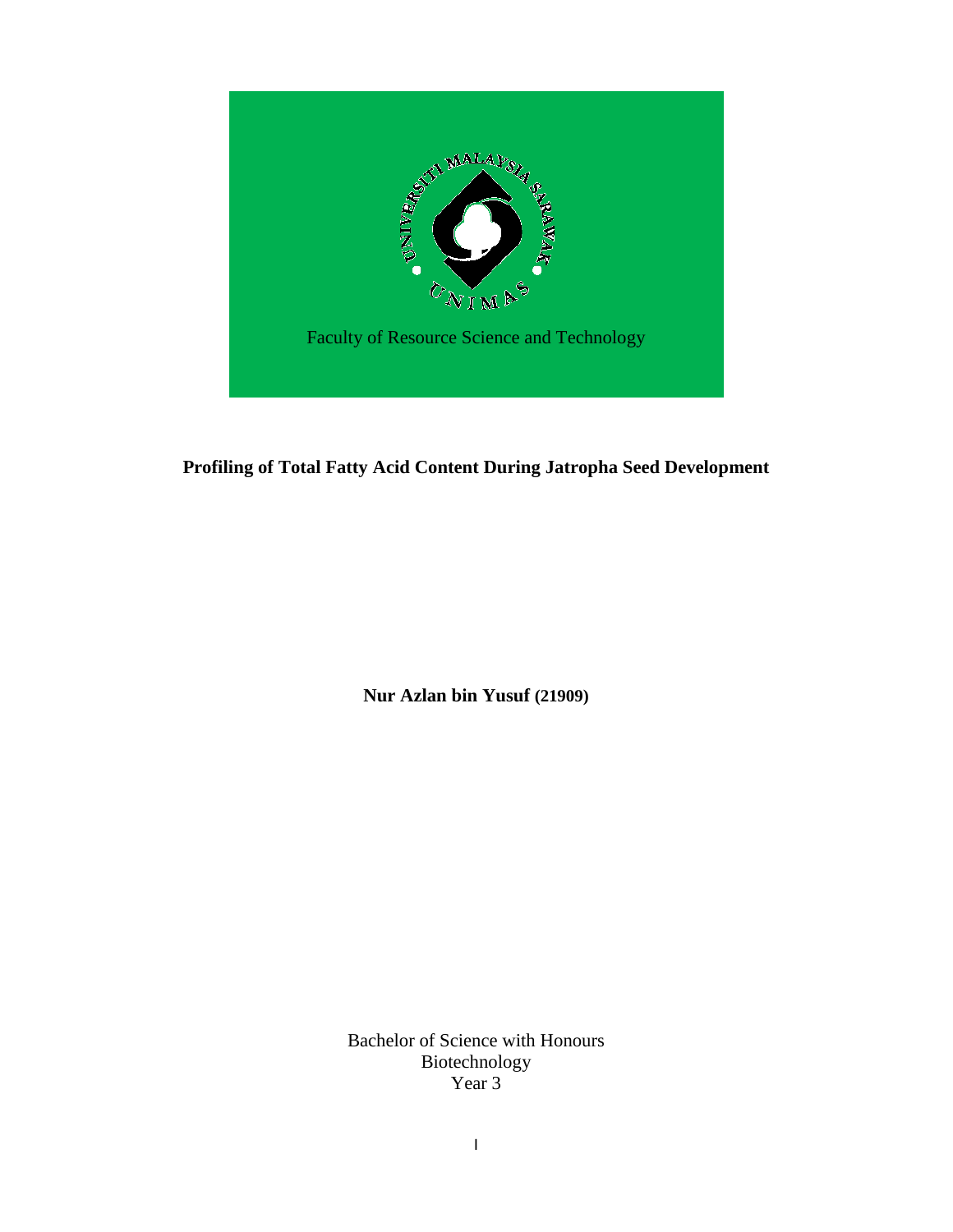#### **Acknowledgement**

All praise to Almighty ALLAH, the Merciful and the Beneficent. Had it not been due to His will and favors, the completion of this study would not have been possible.

I would like to thank to my supervisor, Madame Safarina Ahmad, who has guided me to carry this project and my co-supervisor, Assoc. Prof. Dr. Zainab Ngaini, who has lend me a lot of motivation and assistance.

I also not forget to thank Assoc. Prof. Dr. Awang Ahmad Sallehin, who has borrowed his equipment from Molecular Genetic laboratory for my Final Year Project and to all lab assistants who have given me trust to use Analytic Chemistry laboratory, Biochemistry laboratory and Organic Chemistry laboratory as well as supplying the necessary items in this hard work project. A grateful speech I want to give to all lecturers who I met to gather information and ideas about this research. I want to acknowledge the owner of Alam Widuri Sdn. Bhd. at E Park Industrial Park who has supported this project by supplying the samples.

Last but not least, a special thank to my comrades, seniors and my family members who have accompanied me along this way. The work may not be done without them.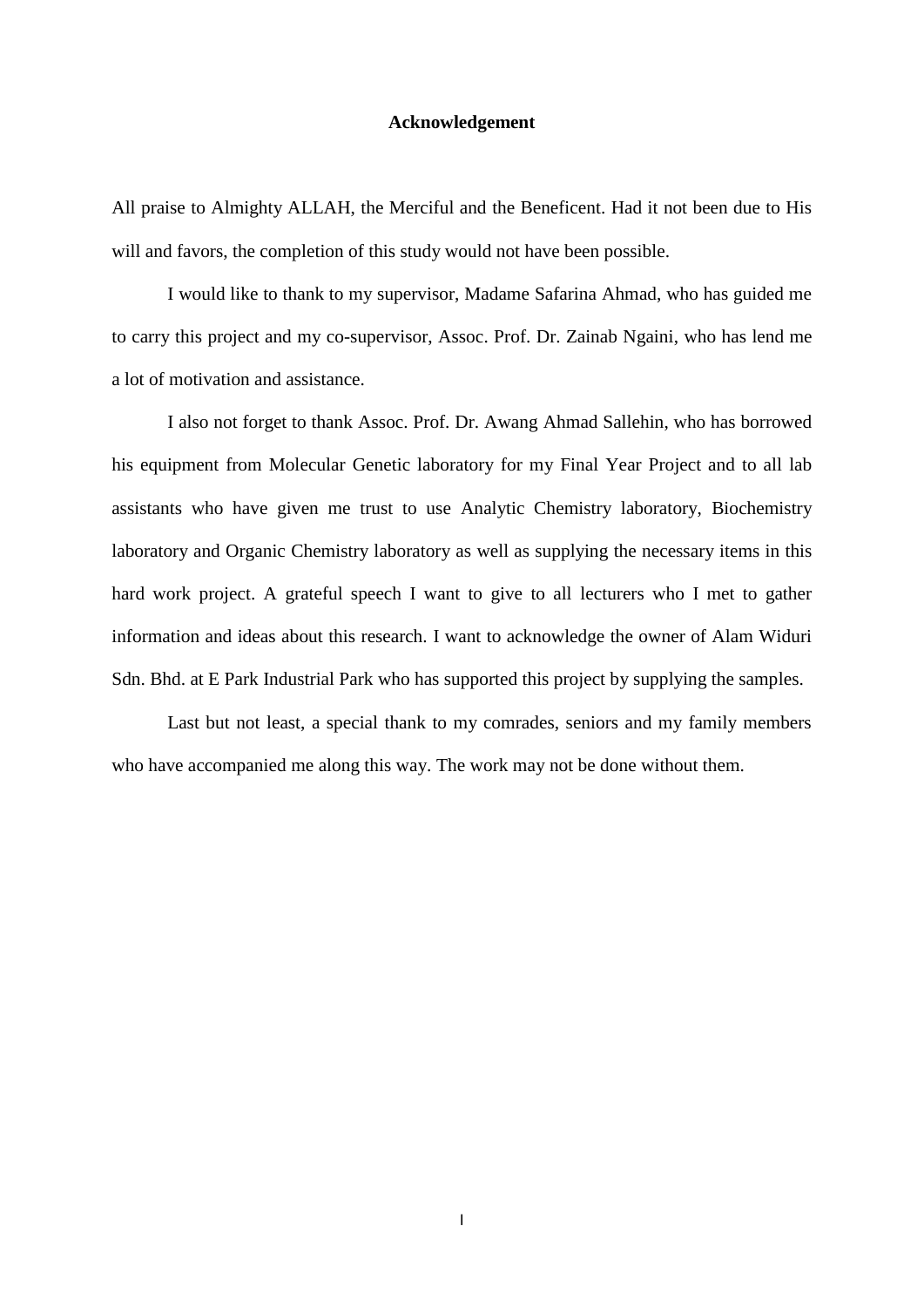### **Declaration**

I want to declare that this report is originally written by me and this is a first submission to my supervisor and my co-supervisor. This report has not been sent to another university whether private or general or to other place in order to gain benefits for myself. The research or experiments which have been done are carried by myself under guidance of my comrades, lab assistants, supervisor and co-supervisor.

This report is sent in partial fulfillment for achieving the Bachelor Degree of Science, after completing three years study in UNIMAS.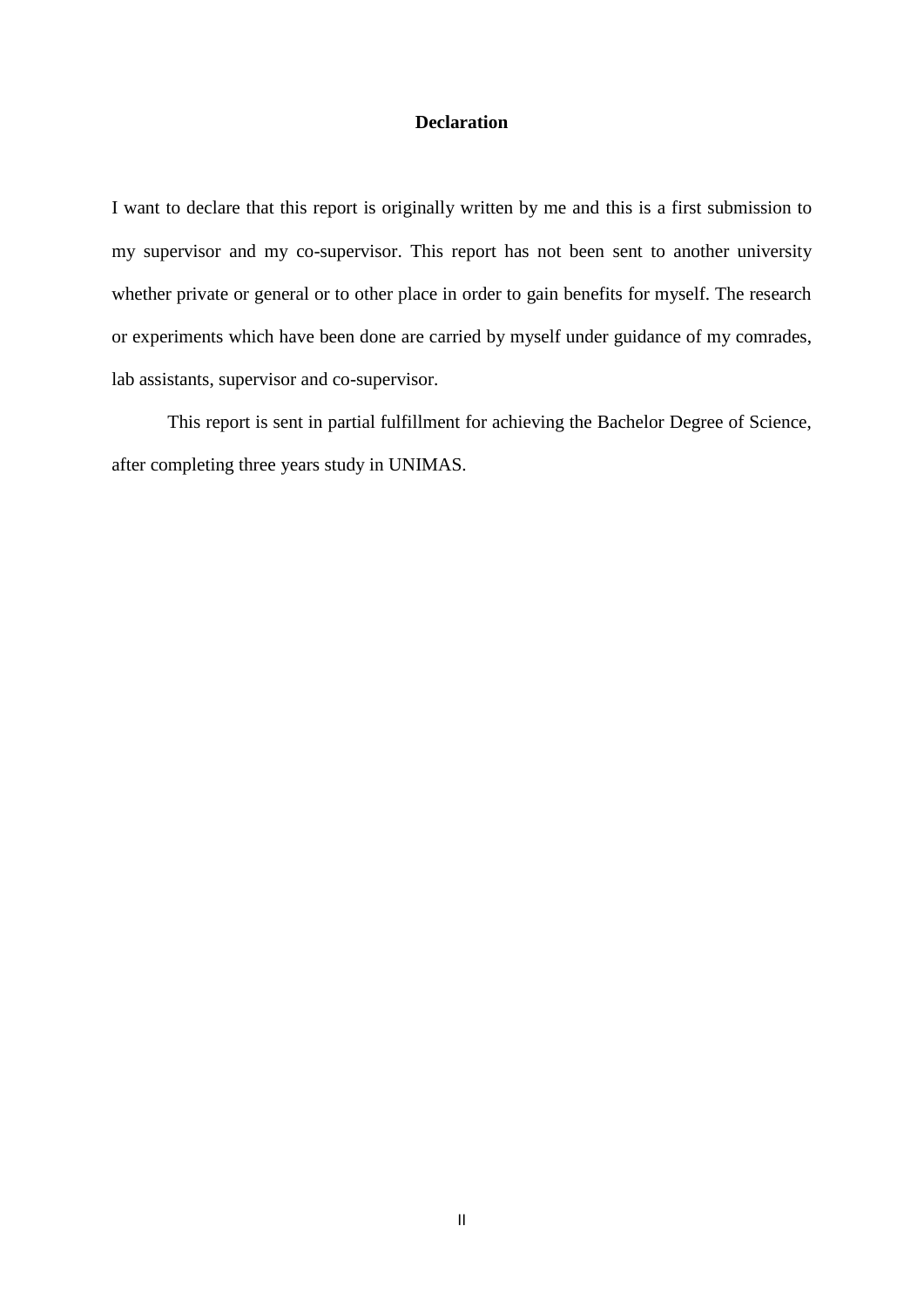## **TABLE OF CONTENTS**

| <b>ACKNOWLEDGEMENT</b>                                                                                                                                                                                                                                                                                                                                                                                                                                                                | $\bf{I}$                                                                                   |
|---------------------------------------------------------------------------------------------------------------------------------------------------------------------------------------------------------------------------------------------------------------------------------------------------------------------------------------------------------------------------------------------------------------------------------------------------------------------------------------|--------------------------------------------------------------------------------------------|
| <b>DECLARATION</b>                                                                                                                                                                                                                                                                                                                                                                                                                                                                    | $\mathbf{I}$                                                                               |
| <b>TABLE OF CONTENTS</b>                                                                                                                                                                                                                                                                                                                                                                                                                                                              | III                                                                                        |
| <b>LIST OF ABBREVIATIONS</b>                                                                                                                                                                                                                                                                                                                                                                                                                                                          | V                                                                                          |
| <b>LIST OF FIGURES</b>                                                                                                                                                                                                                                                                                                                                                                                                                                                                | VII                                                                                        |
| <b>LIST OF TABLES</b>                                                                                                                                                                                                                                                                                                                                                                                                                                                                 | IX                                                                                         |
| <b>ABSTRACT &amp; ABSTRAK</b>                                                                                                                                                                                                                                                                                                                                                                                                                                                         | $\mathbf{1}$                                                                               |
| <b>1.0 INTRODUCTION</b>                                                                                                                                                                                                                                                                                                                                                                                                                                                               | $\overline{2}$                                                                             |
| <b>2.0 LITERATURE REVIEW</b><br>2.1 Energy crisis and global climate<br>2.2 Jatropha plant<br>2.2.1 Growth and characteristics<br>2.2.2 Seed development and fruit maturation<br>2.2.3 Jatropha seeds oil and biodiesel<br>2.2.4 Efforts of manipulation on <i>J. curcas</i><br>2.3 Fatty Acid<br>2.3.1 Fatty acid regulation and influence<br>2.4 Techniques in Profiling<br>2.4.1 Proton Nuclear Magnetic Resonance (H-NMR)<br>2.4.2 Fourier Transform Infrared Spectroscopy (FTIR) | 5<br>$\mathfrak{S}$<br>$\overline{7}$<br>8<br>12<br>15<br>18<br>19<br>20<br>21<br>21<br>26 |
| <b>3.0 MATERIALS AND METHODS</b><br>3.1 Materials<br>3.1.1 Seed samples<br>3.1.2 Reagents and equipments<br>3.2 Method<br>3.2.1 Plant materials preparation<br>3.2.2 Oil extraction from J. curcas seed<br>3.2.3 H- NMR verification of <i>J. curcas</i> seed oil<br>3.2.4 Transesterification process<br>3.2.5 Detecting esters with FTIR<br>3.2.6 H-NMR analysis on Fatty Acid Methyl Ester (FAME)                                                                                  | 29<br>29<br>29<br>30<br>31<br>31<br>31<br>32<br>33<br>34<br>35                             |
| <b>4.0 RESULTS AND DISCUSSION</b><br>4.1 Moisture content in all seed stages<br>4.2 Oil extraction from <i>J. curcas</i> seed<br>4.3 H-NMR verification of J. curcas seed oil<br>4.4 Transesterification reaction<br>4.5 Detecting esters with FTIR                                                                                                                                                                                                                                   | 36<br>36<br>37<br>42<br>48<br>50                                                           |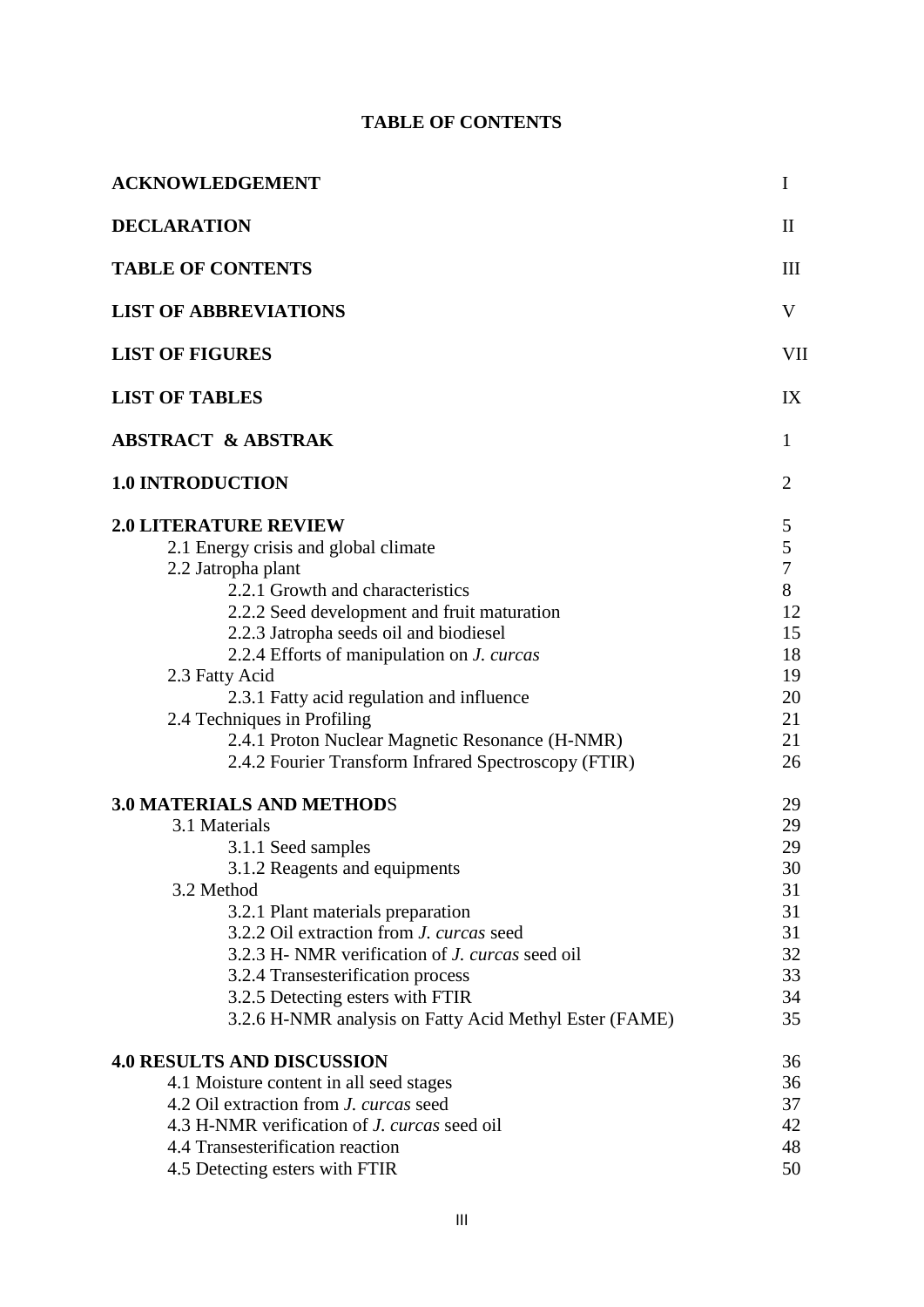| 4.5.1 Analysis on <i>J. curcas</i> pure seed oil with FTIR<br>4.5.2 Analysis on aliquot after transesterification with FTIR for crude oil 52<br>and filtered oil | 50 |
|------------------------------------------------------------------------------------------------------------------------------------------------------------------|----|
| 4.6 Detecting Jatropha Oil Methyl Ester (JOME) with H-NMR                                                                                                        | 55 |
| <b>5.0 CONCLUSIONS AND RECOMMENDATIONS</b>                                                                                                                       | 58 |
| <b>6.0 REFERENCES</b>                                                                                                                                            | 60 |
| <b>7.0 APPENDIXES</b>                                                                                                                                            | 66 |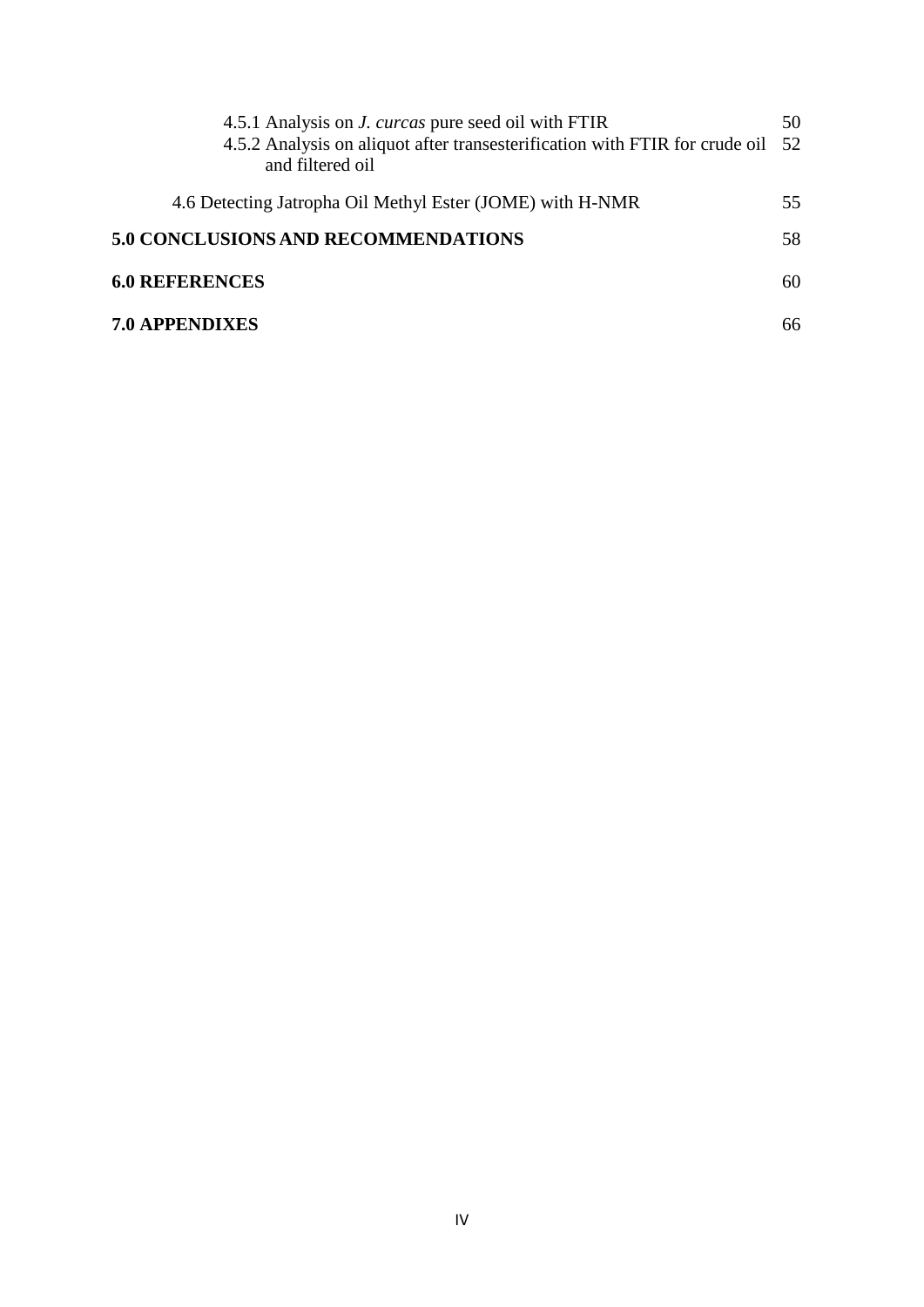## **LIST OF ABBREVIATIONS**

| <b>ACP</b>        | stearoyl-acyl carrier protein desaturase                   |
|-------------------|------------------------------------------------------------|
| ATP               | Adenosine triphosphate                                     |
| $B_{\rm o}$       | external magnetic field                                    |
| C16:0             | palmitic acid                                              |
| C18:0             | stearic acid                                               |
| C <sub>18:1</sub> | oleic acid                                                 |
| C <sub>18:2</sub> | linoleic acid                                              |
| cDNA              | complementary deoxyribonucleic acid                        |
| <b>CN</b>         | cetane number                                              |
| <b>FAME</b>       | fatty acid methyl ester                                    |
| <b>FTIR</b>       | fourier transform infrared spectrometry                    |
| GC                | gas chromatography                                         |
| <b>GTZ</b>        | Deutsche Gesellschaft für Technische Zusammenarbeit        |
| H-NMR             | proton nuclear magnetic resonance                          |
| <b>IFEU</b>       | Institute for Energy and Environmental Research Heidelberg |
| JME               | Jatropha methyl ester                                      |
| JMV               | Jatropha Mosaic Virus                                      |
| <b>JOMEs</b>      | Jatropha oil methyl esters                                 |
| <b>KOH</b>        | potassium hydroxide                                        |
| <b>MHz</b>        | megahertz                                                  |
| <b>PNS</b>        | Philippine National Standard                               |
| ppm               | part-per-million                                           |
| <b>RACE</b>       | rapid amplification of cDNA ends                           |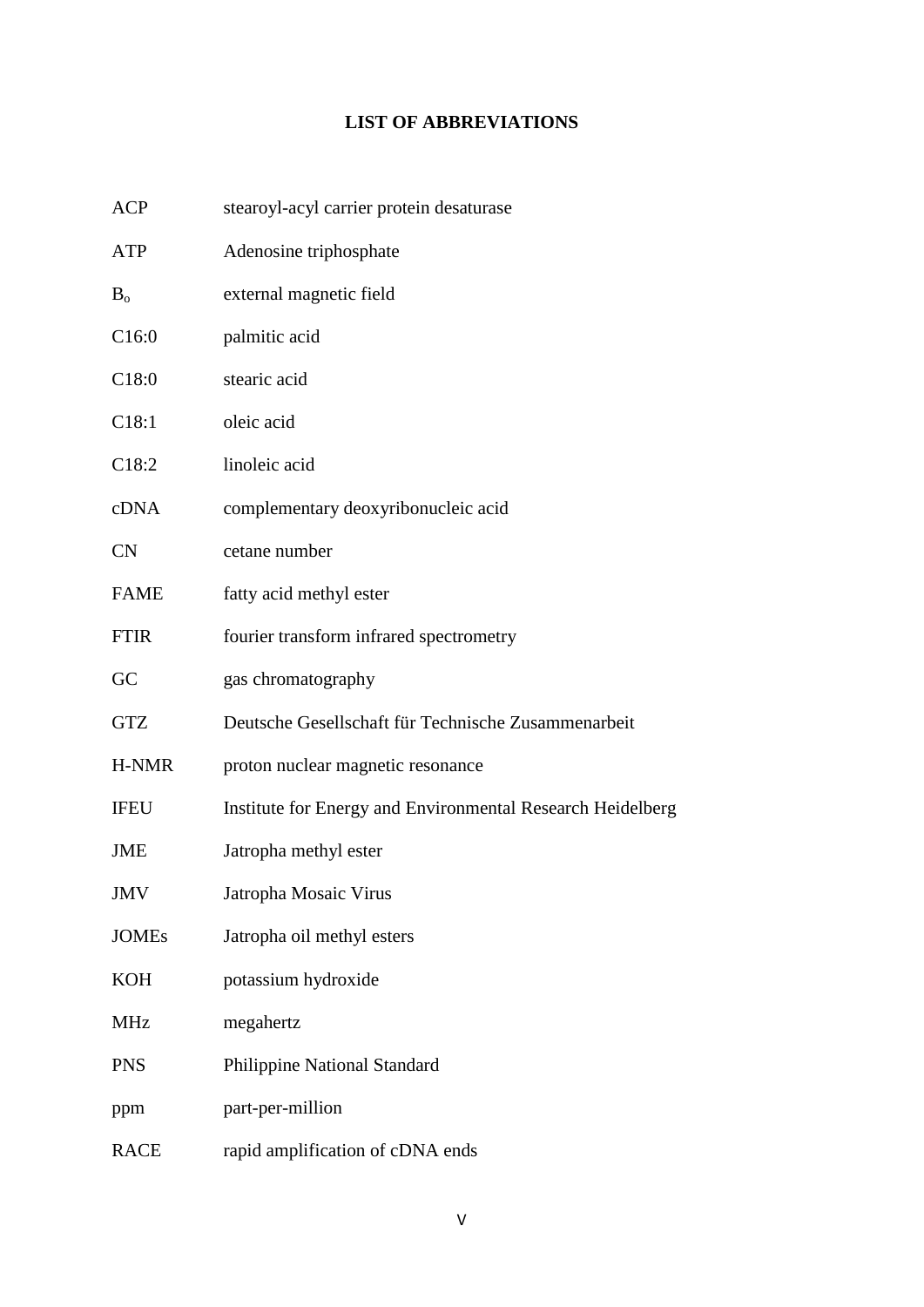| rf            | radio frequency                                       |
|---------------|-------------------------------------------------------|
| <b>RFLP</b>   | restriction fragment length polymorphism              |
| <b>RNA</b>    | ribonucleic acid                                      |
| RT-PCR        | real time polymerase chain reaction                   |
| <b>TMS</b>    | Tetramethylsilane                                     |
| <b>UNFCCC</b> | United Nations Framework Convention on Climate Change |
| μ             | magnetic moment                                       |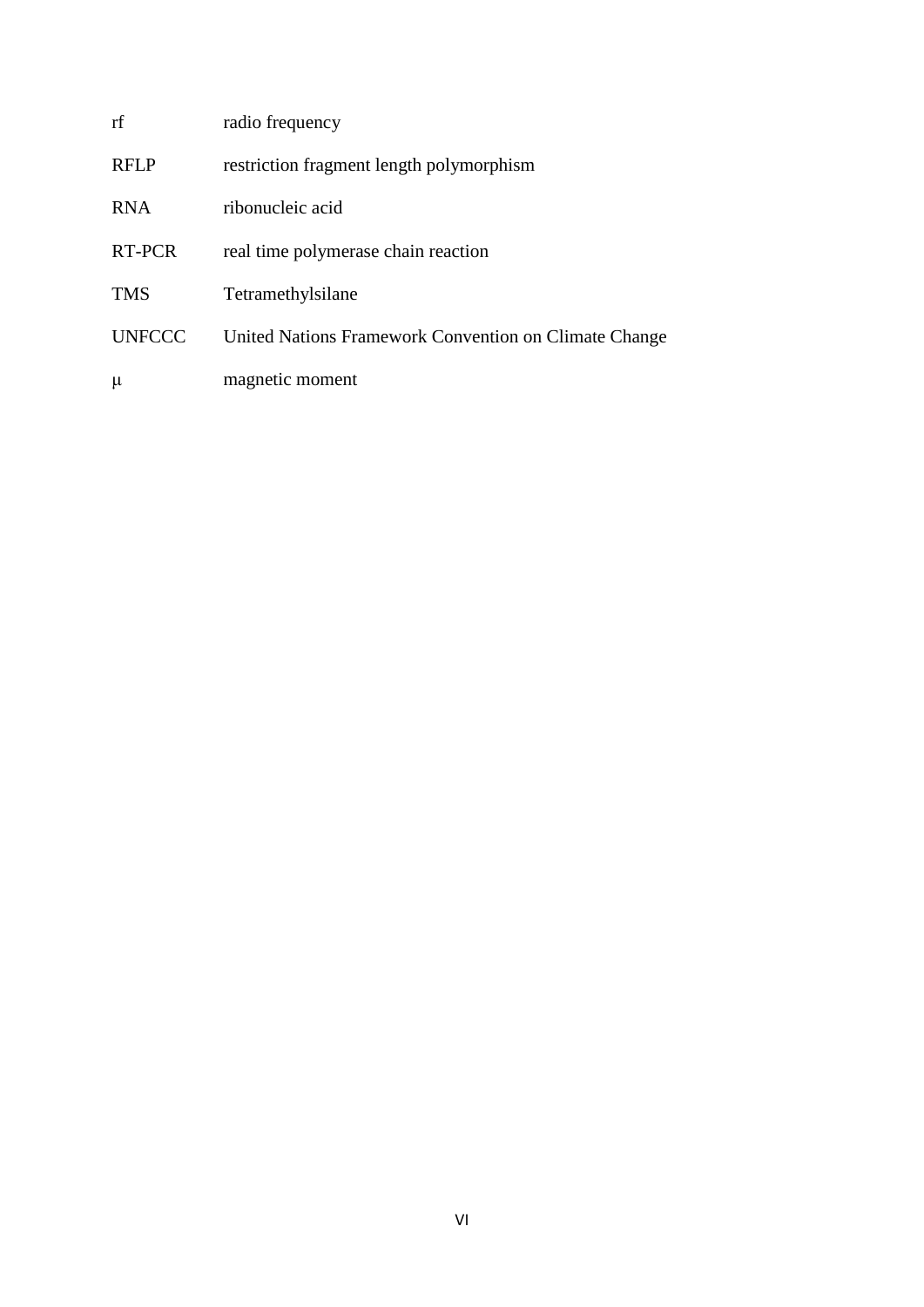## **LIST OF FIGURES**

|      |                                                                                        | Page   |
|------|----------------------------------------------------------------------------------------|--------|
| 2.1  | Basic principle of life cycle between jatropha biodiesel (JME) and fossil              | $\tau$ |
|      | diesel fuel                                                                            |        |
| 2.2  | Dry seed yield in kilogram per hectare per year                                        | 11     |
| 2.3  | Percentage of oil recovery between dry seed and fresh seed                             | 16     |
| 2.4  | Ball and stick models of of stearic, elaidic and oleic acid                            | 19     |
| 2.5  | Two spin states $(+1/2$ and $-1/2)$ along the external magnetic field                  | 22     |
| 2.6  | Main components inside H-NMR                                                           | 22     |
| 2.7  | Proton chemical shift ranges for some of functional groups                             | 24     |
| 2.8  | Different neighboring spin-coupled nuclei produce different peaks                      | 25     |
| 2.9  | Portions of H-NMR spectra for the estimation of seven stages J. curcas seed            | 26     |
| 2.10 | Simple system description on the technology applied by FTIR                            | 27     |
| 2.11 | The basic components in FTIR to analyze the sample                                     | 28     |
| 3.1  | Six stages of <i>J. curcas</i>                                                         | 29     |
| 3.2  | Color of seeds harvested from J. curcas fruits                                         | 30     |
| 4.1  | Weight of extracted oil in the different stages of seed                                | 41     |
| 4.2  | Percentage of oil content for each sample from different fruit stages                  | 41     |
| 4.3  | H-NMR spectra for stage IV of <i>J. curcas</i> seed development                        | 43     |
| 4.4  | Peaks matching for the composition of unsaturated fatty acid in all J. curcas          | 44     |
|      | stages                                                                                 |        |
| 4.5  | Peaks matching for the composition of triacylglycerol (TAG) in all <i>J. curcas</i>    | 44     |
|      | stages                                                                                 |        |
| 4.6  | Peaks matching for the composition of polysaturated fatty acid in all <i>J. curcas</i> | 45     |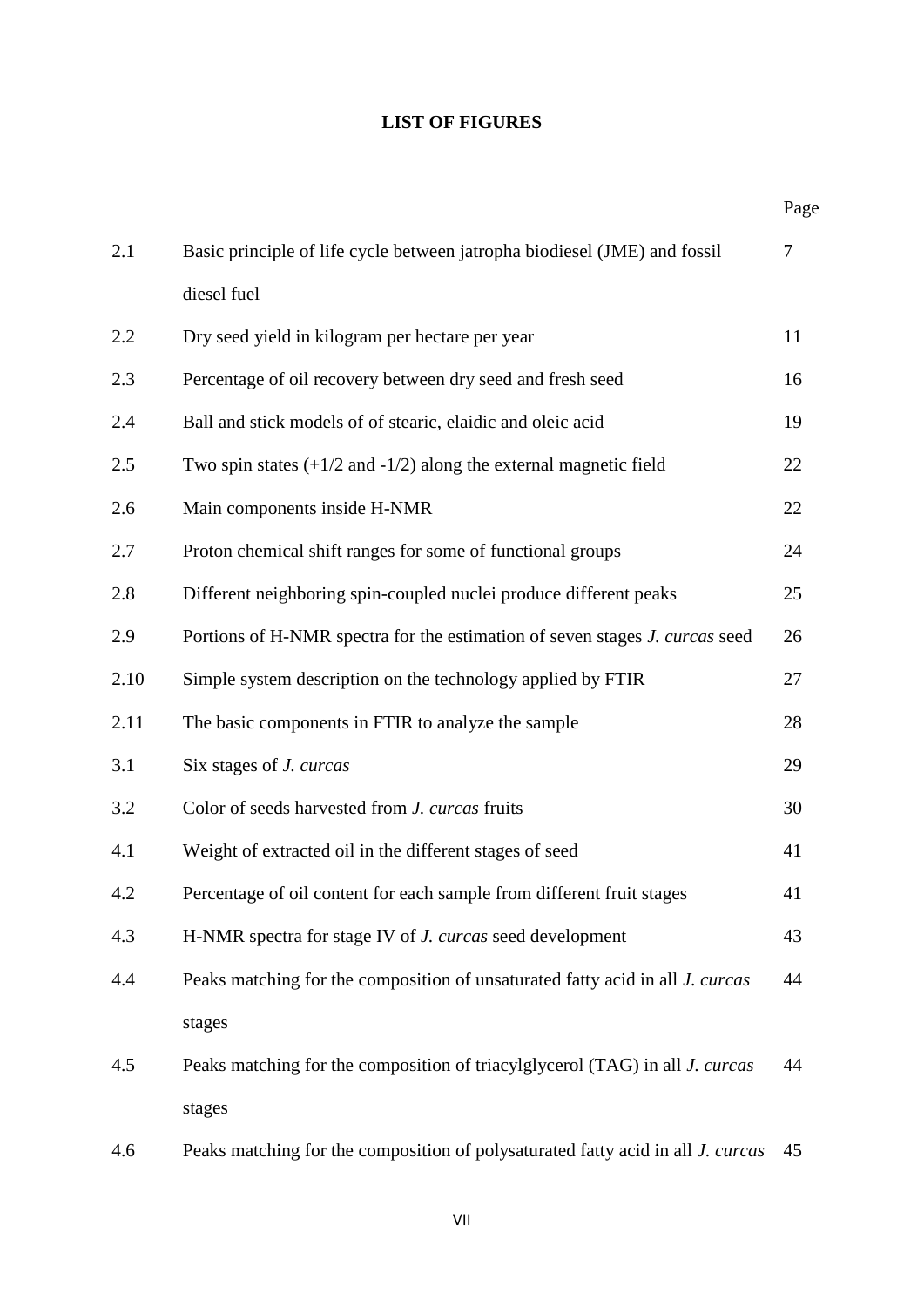stages and the stages of the stages of the stages of the stages of the stages of the stages of the stages of the stages of the stages of the stages of the stages of the stages of the stages of the stages of the stages of t

| 4.7  | Visibility of three layers after vortexing process                               | 48 |
|------|----------------------------------------------------------------------------------|----|
| 4.8  | The general reaction mechanism of base-catalyzed transesterification             | 49 |
| 4.9  | FTIR absorption peaks for seeds of <i>J. curcas</i> pure oil at stage IV         | 51 |
| 4.10 | FTIR absorption peaks for aliquot layer of <i>J. curcas</i> at stage IV after    | 53 |
|      | transesterification on crude oil                                                 |    |
| 4.11 | FTIR absorption peaks for <i>J. curcas</i> methyl ester (JOME) at stage IV after | 55 |
|      | transesterification on filtered crude oil                                        |    |
| 4.12 | H-NMR spectra for Jatropha Oil Methyl Ester (JOME) of <i>J. curcas</i> at stage  | 56 |
|      | IV                                                                               |    |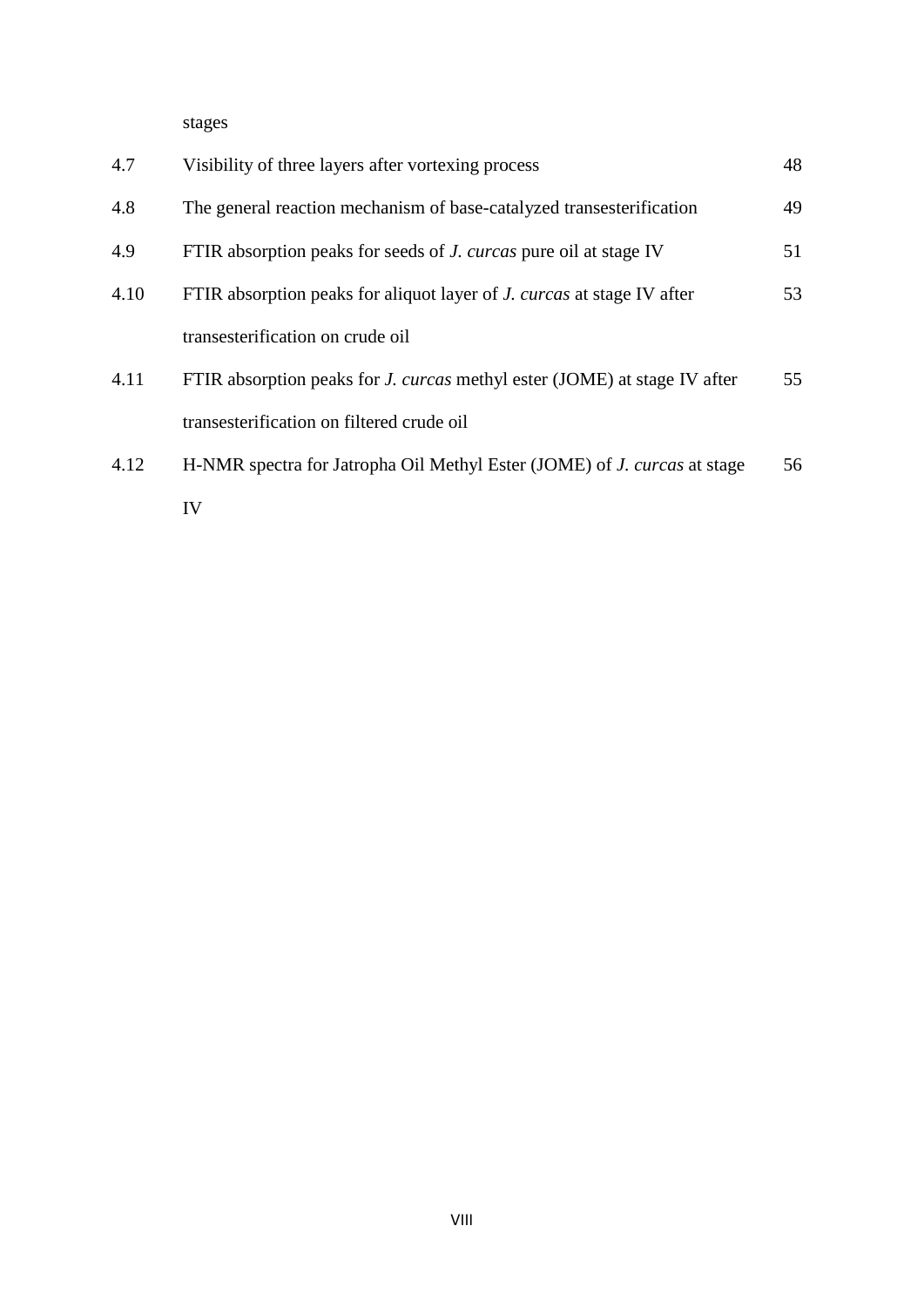# **LIST OF TABLES**

| 2.1 | Water requirements of <i>J. curcas</i> along the growing season              | 12 |
|-----|------------------------------------------------------------------------------|----|
| 2.2 | Fatty acid composition estimated from Jatropha seeds collected at Malaysia,  | 17 |
|     | Thailand and Indonesia                                                       |    |
| 4.1 | Moisture content and its percentage for all stages of <i>J. curcas</i> seed  | 36 |
| 4.2 | Comparison between fresh seed and dry seed for stage II (green stage) in oil | 38 |
|     | recovery                                                                     |    |
| 4.3 | The weight of samples and extracted oil as well as lipid percentage in       | 39 |
|     | different developmental stages of <i>J. curcas</i> seed                      |    |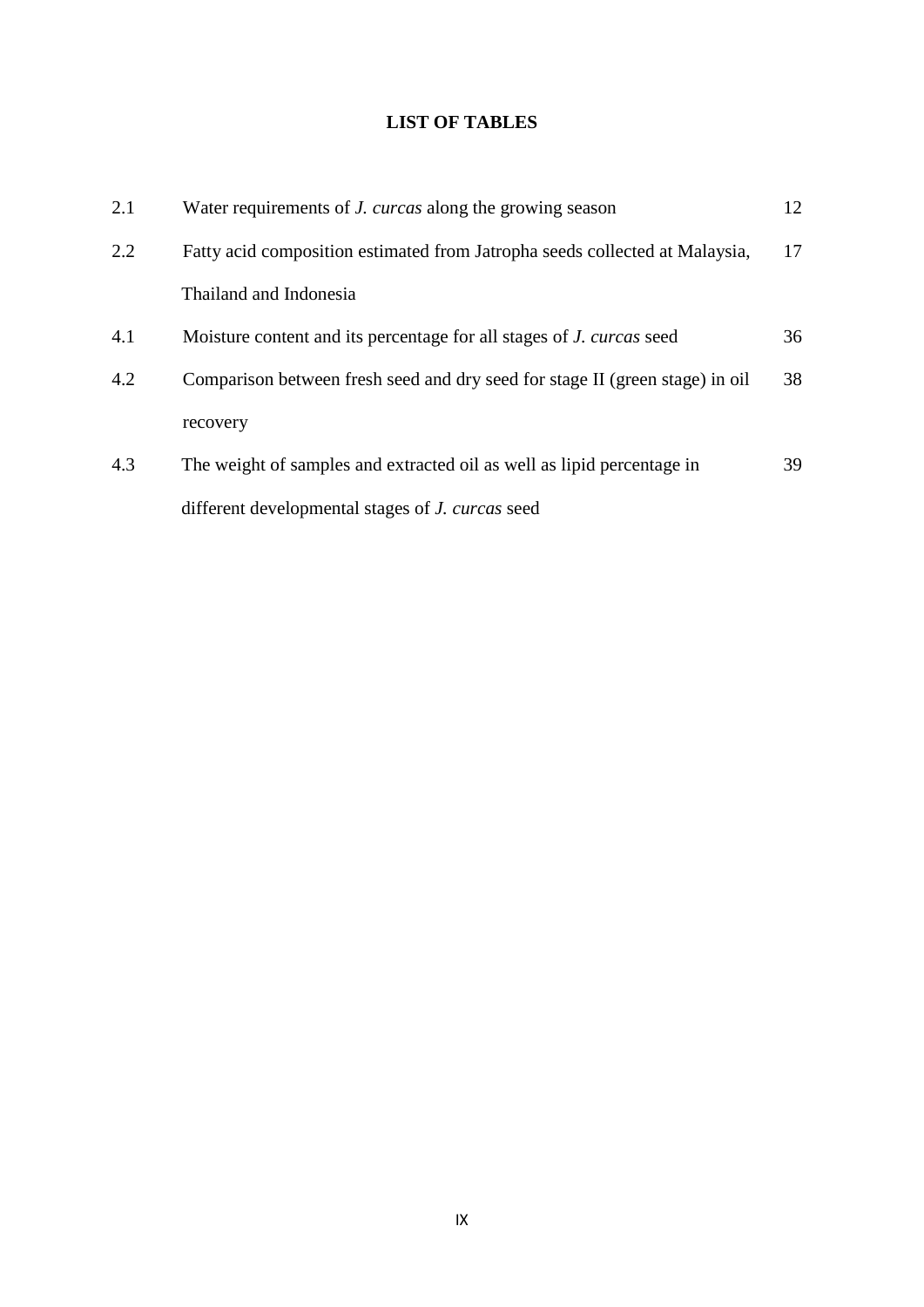### **Profiling of Total Fatty Acid Content During Jatropha Seed Deveopment Nur Azlan bin Yusuf**

Resource Biotechnology Programme Department of Molecular Biology Faculty of Resource Science and Technology University Malaysia Sarawak

### **ABSTRACT**

*Jatropha curcas* is a potential source of vegetable oil in production of biodiesel. Enzyme such as stearoyl-acyl carrier protein desaturase (ACP) plays major role in catalyzing production of monounsaturated fatty acid that important for a good biodiesel characteristics. This experiment is conducted to investigate which period is the most valuable for the seed of *J. curcas* actively synthesizing fatty acids. This involves oil extraction of seeds from different intervals of seed development after anthesis and analysis with Proton Nuclear Magnetic Resonance (H-NMR) and Fourier Transform Infrared Spectrometry (FT-IR). Seed of yellow fruit has the highest oil content and most stages of fruit possessed unsaturated fatty acids. The highest concentration of unsaturated fatty acid is at stage IV (ripe yellow fruit). The presence of Fatty Acid Methyl Ester (FAME) can be detected at 3.81 ppm signal under H-NMR verification after transesterification with potassium hydroxide (KOH)-catalyzed methanolysis without reflux method with little modifications on original protocol. This is important for further analysis through Gas Chromatography (GC) to determine the percentage composition of fatty acid.

### **Keyword:** *Jatropha curcas***, seed development, fatty acid, H-NMR, FT-IR**

### **ABSTRAK**

*Jatropha curcas merupakan sumber minyak tumbuhan yang berpotensi untuk menghasilkan biodiesel. Enzim seperti stearoyl-acyl carrier protein desaturase (ACP) memainkan peranan utama dalam memangkin penghasilan lemak tak tepu ikatan ganda dua yang penting untuk penghasilan biodiesel yang baik. Eksperimen ini dijalankan untuk menentukan peringkat aktif biji buah J. curcas mensintesis asid lemak tak tepu ikatan ganda dua. Ini melibatkan pengekstrakan minyak biji dari peringkat berlainan selepas antesis dan analisis dengan Spektroskopi Resonan Magnet Nukleus (H-NMR) dan Spektrofotometer Inframerah Transformasi Fourier (FT-IR). Biji dari buah kuning mengandungi paling banyak minyak dan semua peringkat mempunyai komposisi asid lemak tak tepu. Peringkat paling banyak mempunyai asid lemak tak tepu ialah peringkat IV (buah kuning yang matang). Kehadiran Asid Lemak Metil Ester (FAME) dapat dikesan pada signal 3.81 ppm di bawah verifikasi H-NMR setelah transesterifikasi dengan kaedah pemangkinan metanol kalium hidroksida (KOH) tanpa refluks dengan sedikit pengubahsuaian pada protokol asal. Proses ini amat penting untuk analisis seterusnya, iaitu Gas Kromatografi (GC) bagi menentukan peratus komposisi asid lemak yang hadir.* 

**Kata kunci:** *Jatropha curcas***, perkembangan benih, asid lemak, H-NMR, FT-IR**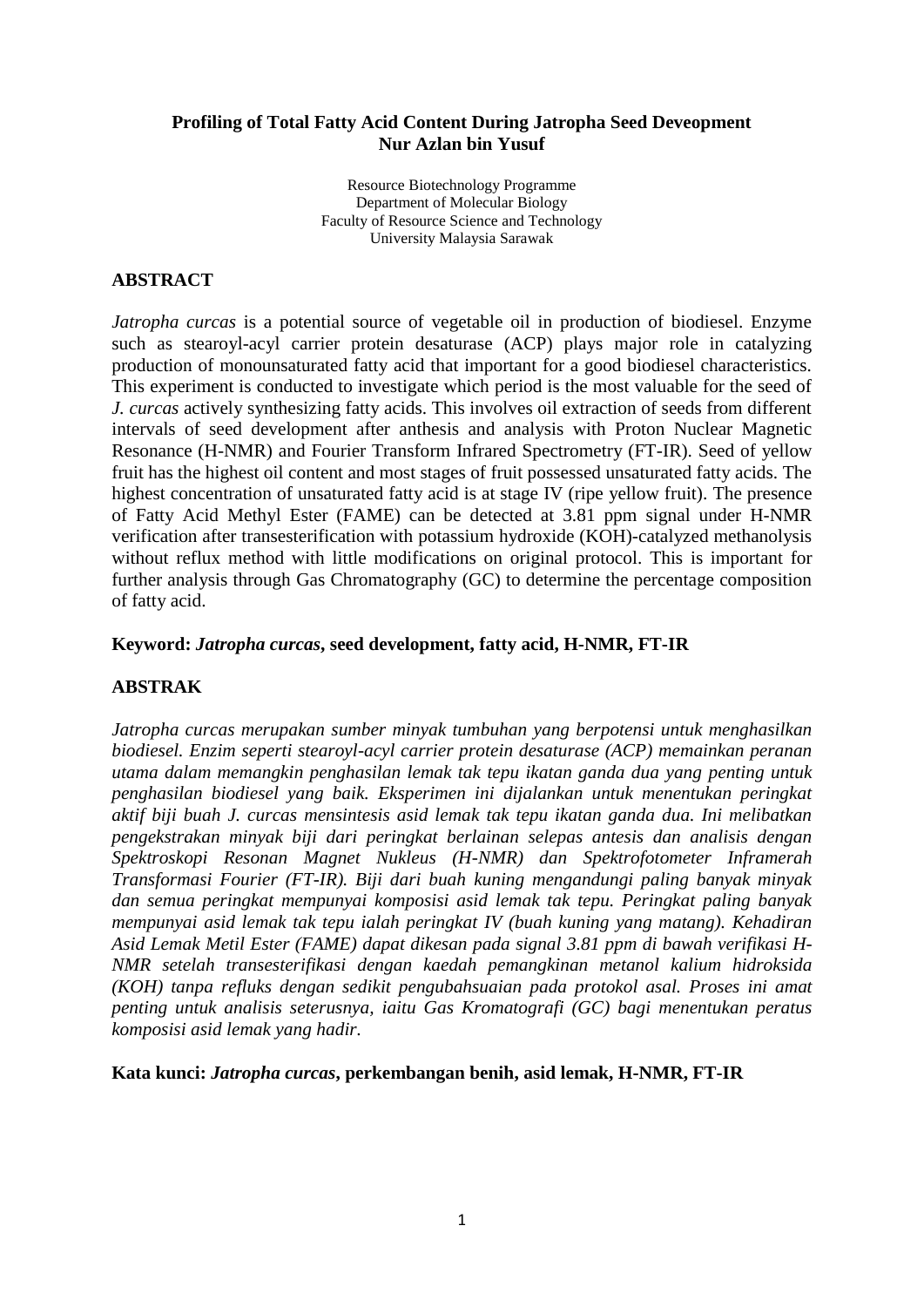# **Chapter 1.0 Introduction**

Depletion of petroleum has raised awareness among the oil industries as well as the concern on other negative impacts like pollution of greenhouse gases and chemicals derived from the end-products of the diesel fuel (Akbar *et al*., 2009; Singh & Padhi, 2009). Hence, it is a good opportunity nowadays to find and explore the possibility of other fuel sources that are safe and be manufactured on massive scale for commercial utilization (Sayyar *et al*., 2009).

Vegetable oil is one of the materials which can be manipulated and enhanced for its ability, possesses advantages in term of renewable, environment friendly and grows easily in rural areas. Palm oil, soybean oil, sunflower oil, rapeseed oil and canola oil have become the sources for biodiesel production (Akbar *et al*., 2009). Many researches have been conducted and they found that vegetable oil-based products are the highest potential for boosting the rural economic development most of farmers (Akbar *et al*., 2009; Singh & Padhi, 2009). It is significant to use non-edible oil compared to edible oil after an observation is made on the cost and edible oil consumption (Singh & Padhi, 2009). This is because a factor affecting the supplied oil would be the availability and sustainability of the plants to compete in the different application whether as a food or biodiesel resource (Akbar *et al*., 2009). Non-edible oil is a potential low price biodiesel source compared to edible oil group which is usually subjected to higher cost production (Singh & Singh, 2009). Although biodiesel price is relatively higher than diesel fuel, it is worth enough for continuous supply to vehicles as well as safer and non-pollutant to the environment (Coltrain, 2002).

Jatropha plant is a suitable resource to access new oil replacing diesel. It has widely distributed in India and native to America (Agharkar Research Institute, n.d.) but the most popular and has potential to be utilized for its extract production is *Jatropha curcas* or physic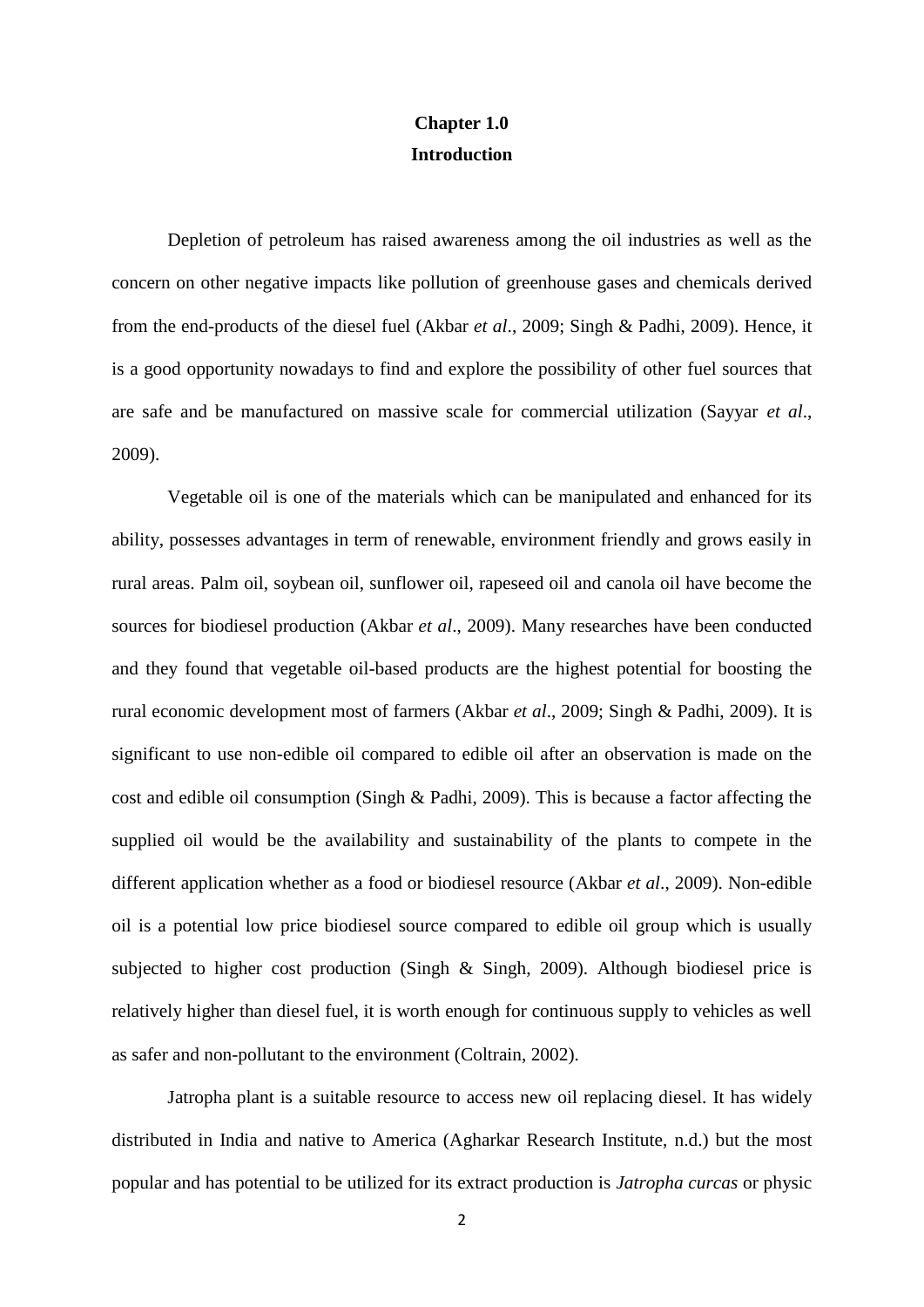nut, where overall, it is useful for potential feed stock, becoming pesticide, decorative plant, soil enrichment manure and alternative for biodiesel manufacturing (Sayyar *et al*., 2009). Malaysia has great potential to develop biodiesel from *J. curcas* because of high amount of monounsaturated fatty acids present in the seeds from *J. curcas* that grown in Malaysia. This has been proved with a research that found the plant seeds synthesized second highest monounsaturated fatty acid in comparison with those growing at Thailand and Indonesia (Akbar *et al*., 2010). Even though palm oil is one of Malaysia's potential sources to be applied in biodiesel manufacture; it is belong to edible oil category and may contribute to competition for the end-product either as cooking oil or biodiesel fuel. Furthermore, palm oil can give higher risk for greenhouse gases emission and environment impact (pollution problem) compared to *J. curcas* during processing and producing biodiesel fuel (Nazir & Setyaningsih, 2010). Thus, a right choice should be taken by Malaysia in order to choose the suitable resource for a safe and clean fuel.

Biodiesel is monoalkyl esters of fatty acids and it is processed by transesterification, performs best like petroleum diesel fuel, non-flammable, non-toxic and can reduce exhibition of noxious fumes and odors (Akbar *et al*., 2009). Fatty acid composition has been characterized into four most important group, - palmitic (C16:0), stearic (C18:0), oleic (C18:1) and linoleic acid (C18:2) (Heller, 1996). Fatty acid composition is a main factor that influencing the quality of fuel and the demand in market. Monounsaturated fatty acid is a major contributor for a production of good quality of biodiesel. This is because it gives better oxidation stability compared to polyunsaturated and saturated fatty acids. Hence, *J. curcas* is an alternative for a very promising source of non-edible oil to replace diesel fuel (Annarao *et al*., 2008).

A similar research has been done to determine the fatty acid composition of phospholipid mixture isolated from this plant's oil and has found palmitic (21%), stearic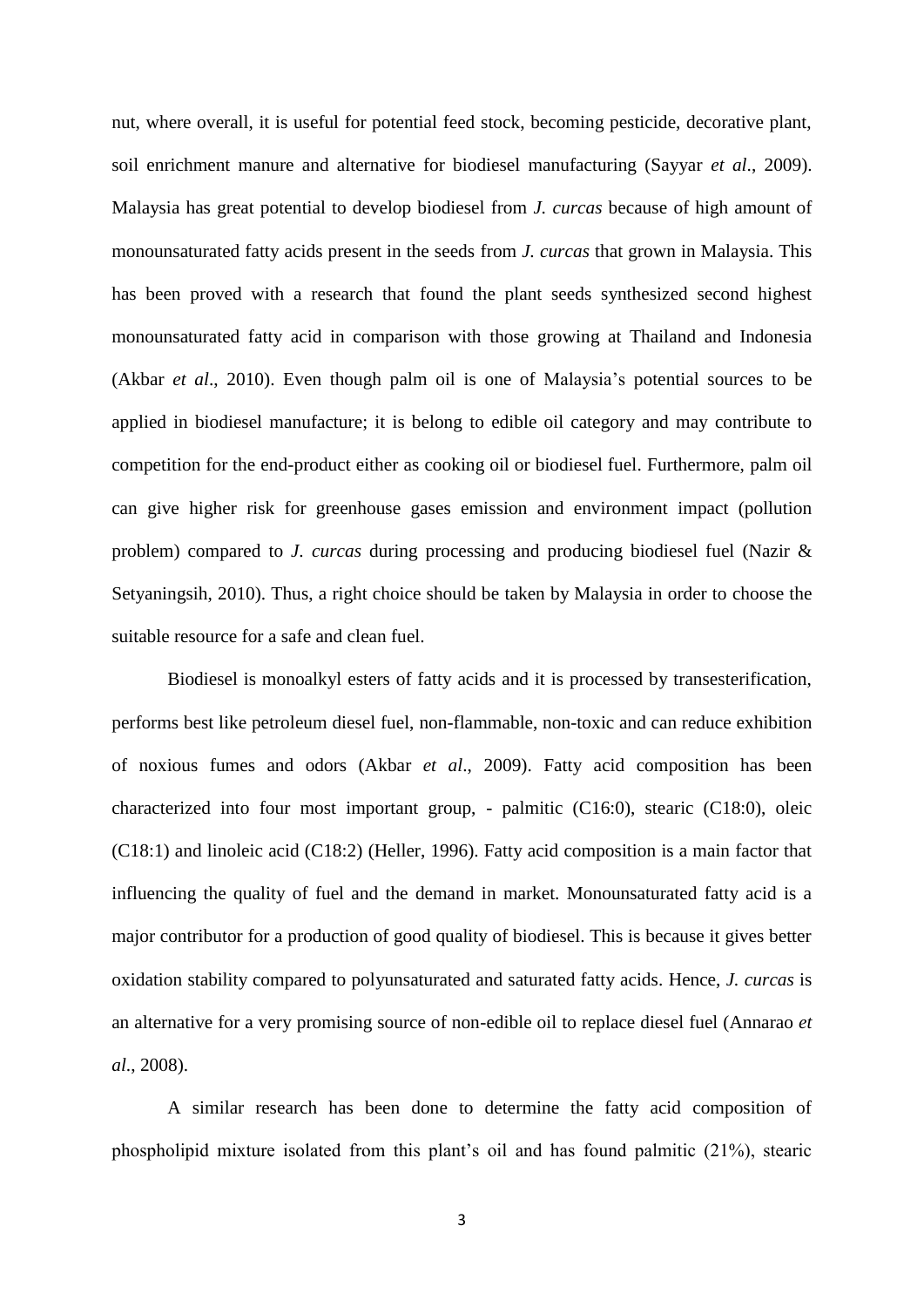(12.2%), oleic (36.7%) and linoleic acid (30.0%) becoming the main component of fatty acid group (Rao & Chakrabarti, 2009). King *et al*. (2009) claimed that *J. curcas* has the potential to be developed in renewable oil source field and animal feed. This involves study the chance to increase the production of oil seed by alteration of genetics, and maybe to create new plant varieties in order to born a new biodiesel plant.

However, there is lack information on the period of high synthesis of total fatty acid during seed development in Sarawak soil climate, one of states of Malaysia. This is important to determine the suitable stage for RNA extraction to create cDNA molecules from active expression of gene regulating enzyme production that involved in the fatty acid synthesis. Hence, based on several researches that have been done to profile fatty acid in *J. curcas* seed*,*  this study is performed to investigate the period of high synthesis of total fatty acid content during *J. curcas* seed development.

The objectives of this research are listed below:

- (a) to extract the highest oil content among the stages of extracted *J. curcas* seed
- (b) to verify the highest unsaturated fatty acid concentration among the stages of *J. curcas* seed by H-NMR
- (c) to develop the simple and rapid way of preparing Fatty Acid Methyl Ester (FAME) for analysis through Gas Chromatography (GC).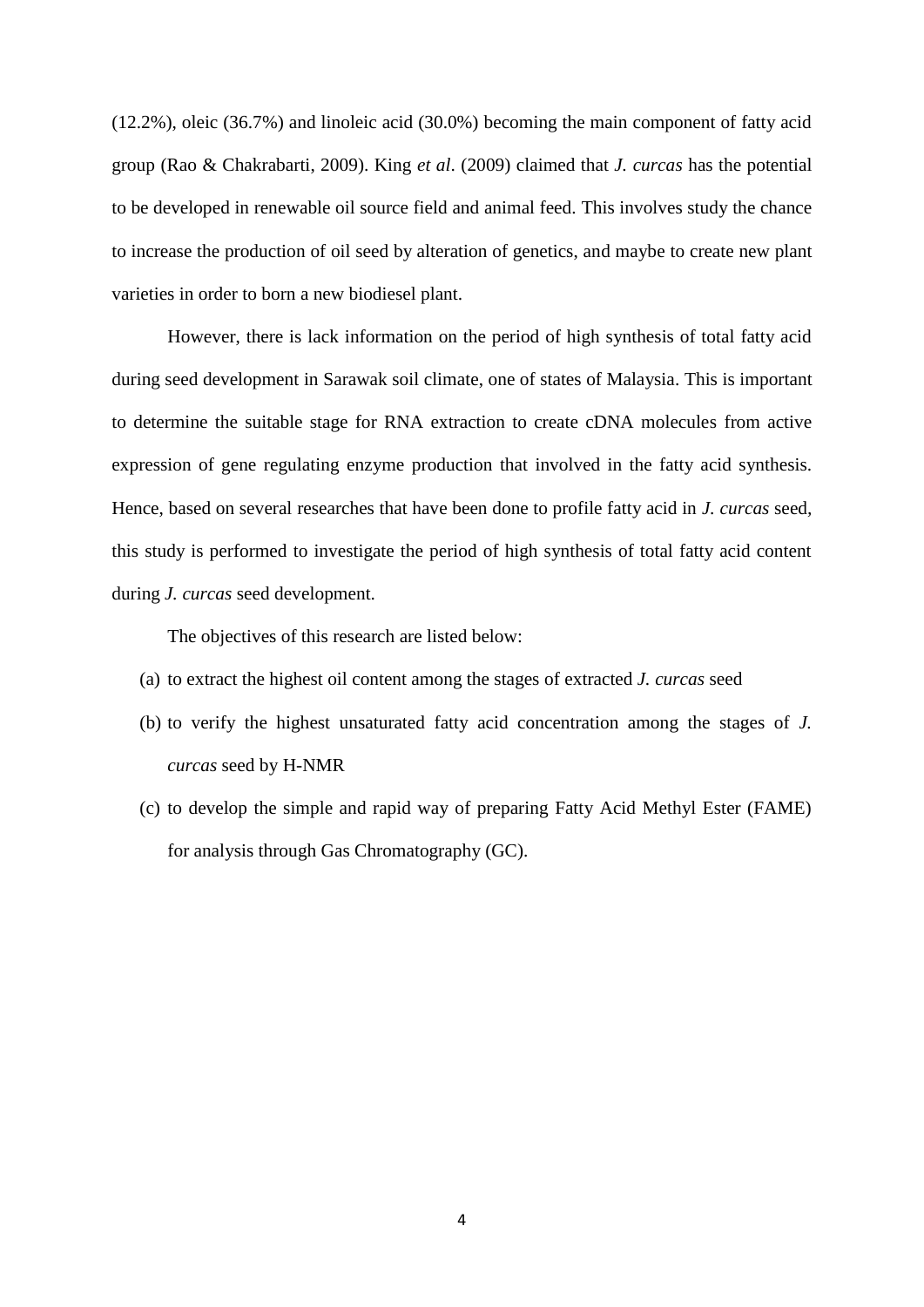# **Chapter 2.0 Literature Review**

#### **2.1 Energy crisis and global climate**

As the oil demand is getting higher and higher, the world resources are more likely to shrink. The people have to think in other alternative instead depending on fossil fuels to move their vehicles and renewable energy has attracted their attention to try the possibilities. Any of these problems;- high fossil fuel price, risk of fossil fuel dependence and high emission of greenhouse gases can be counter if there is chance to find supply of reliable and affordable energy which is non-pollutant and safe for the environment. The current research is done on new energy sources like wind, solar, water and biomass (da Schio, 2010).

In developed and developing countries, vehicle productions are increase from year to year and it is predicted to be more drivers using the road in the future. So greenhouse gases emission will be a major problem that we have to face as it threatened the weather conditions and the health of living creatures. Particulate materials from burnt diesel fuel can cause irritation and produce carbon core that will bind heavy metal and organic compound. It has been reported that death has taken as more as 50 000 people per year in United States of America and 200 000 people per year in Europe countries due to inhaling this particulate matters (Ackland *et al*., 2008).

An alternative way to replace fossil fuel energy is by developing renewable energy that has its own benefit to biodiversity, water and soil reserve and human livelihood. United Nations Framework Convention on Climate Change (UNFCCC) has stated its support towards bioenergy like one of the "precautionary measures to anticipate, prevent or minimize the causes of climate change". First and Second generation of biofuel has taken attention most of researchers abroad. First generation biofuel is comprised mainly the crop feedstock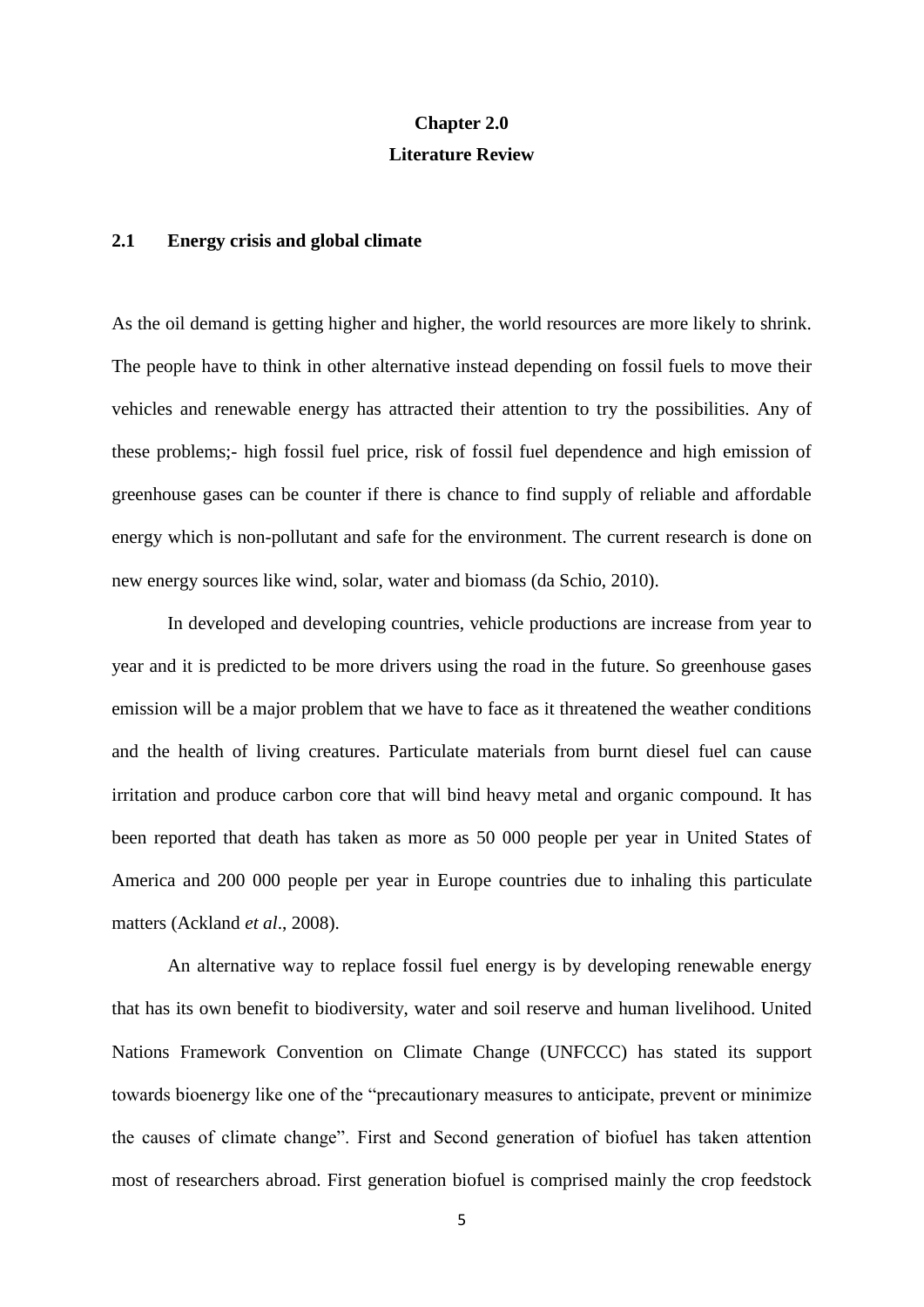like sugar cane and corn. Second generation biofuel is the non-derived food crops and forestry products like waste biomass and wood. Both of these generations of biofuel have their own impacts on the environment setting (da Schio, 2010). *J. curcas* is belonging to first generation biofuel feedstock and it has less pollution impacts to the ecology (Rutz & Janssen, 2007).

Life cycle assessment is a tool provided to evaluate the impacts by overview the different parameters and variables to choose the best solution on an environmental scale. This is usually done by taking various decisions and management actions on whole life cycle of specific subject (da Schio, 2010). Based on IFEU (2007), motorcar company of Daimler AG, Stuttgart has commissioned the Institute for Energy and Environmental Research Heidelberg, Germany to handle a project regarding screening life cycle assessment of jatropha biodiesel (Figure 2.1) which listing the pros and cons of jatropha biodiesel and conventional diesel. Under this project, the parameters that are taken into account are energy resources, greenhouse effect, acidification, eutrophication, summer smog and nitrous oxide. Other analyses are perform on cultivation scenario, decentralised and centralised conversion technologies and various utilization of main products and by-products where at the end, the obvious parameters will be highlighted in the result presentation. Several variations and sensitivity analyses in all life cycle stages and unit processes are crucial to detect the parameters with great influence on overall outcome as well as specific impacts on outcome in different edge conditions. This will provide knowledge to us about the potential developing jatropha biodiesel and chances for its optimization.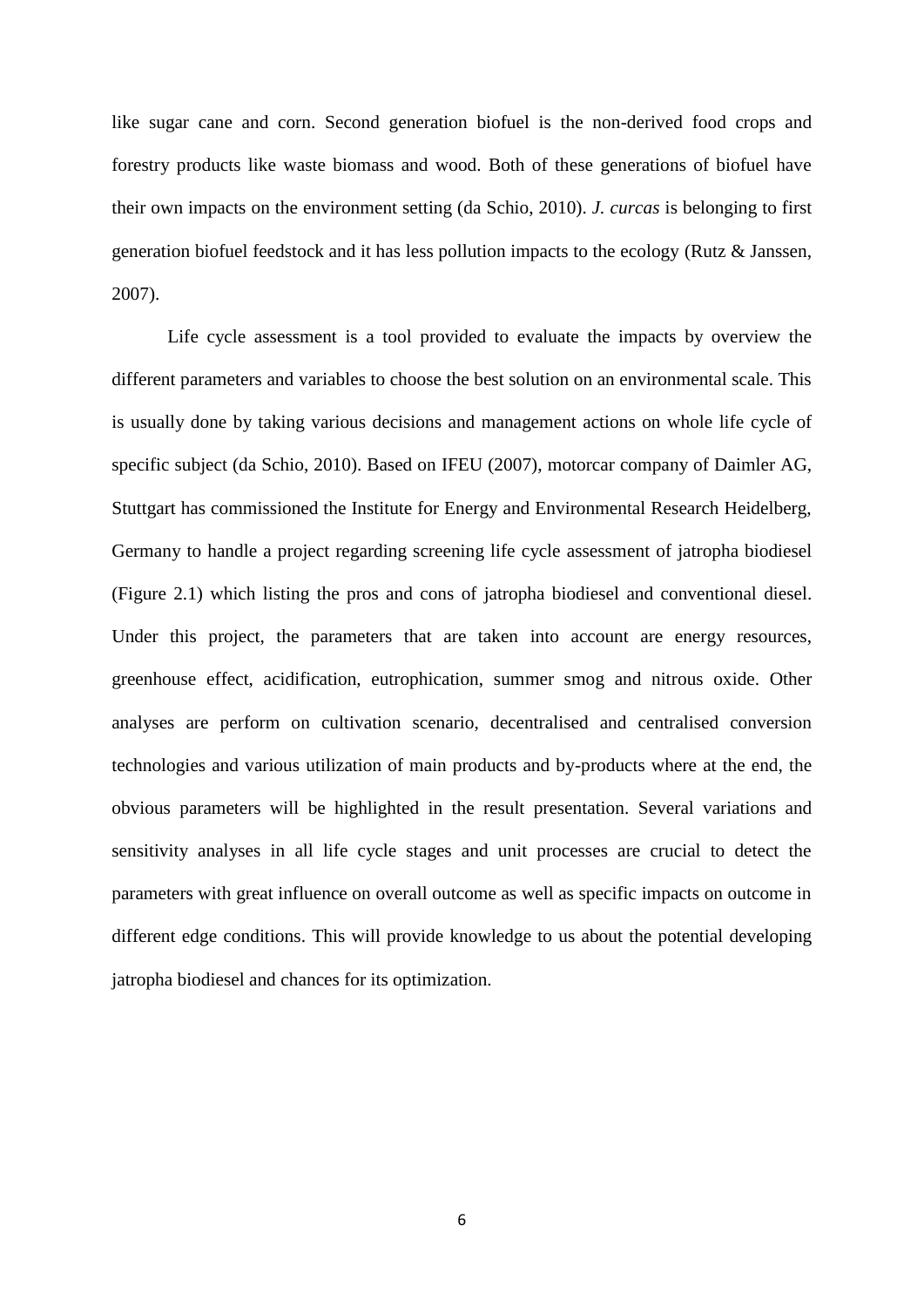

**Figure 2.1: Basic principle of life cycle comparison between jatropha biodiesel (JME) and fossil diesel fuel.** It is featured as production step "from well to wheel". This diagram is adapted from IFEU, 2007.

### **2.2 Jatropha Plant**

*J. curcas* is first grown at Central America and later was distributed to Africa and Asia by the colonial country and seafarers, the Portuguese (Verma & Gaur, 2009). The genus of this plant, *Jatropha* has been taken from a Greek words, "Jatros" that means doctor and "trophe" that means food (Verma & Gaur, 2009). Jatropha has its own characterization which is different from other tree-borne oilseed species. It is a perennial crop, with deeper root system and has ability to maintain soil quality, store adequate carbon and regulate the essential materials very conventionally (King *et al.*, 2009). It is recognized to have shorter gestation period and allowed for harvesting about 37 days to 90 days after anthesis (Silip *et al*., 2010).

Cultivation of *J. curcas* can be made into four methods generally, that are direct seeding, pre-cultivation of seedling, transplanting of spontaneous wild plants and direct planting of cuttings (Kumar & Sharma, 2008). According to Leclear (2010), abundance of seed oil content and fatty acid composition as well as tolerance to harsh climates and fast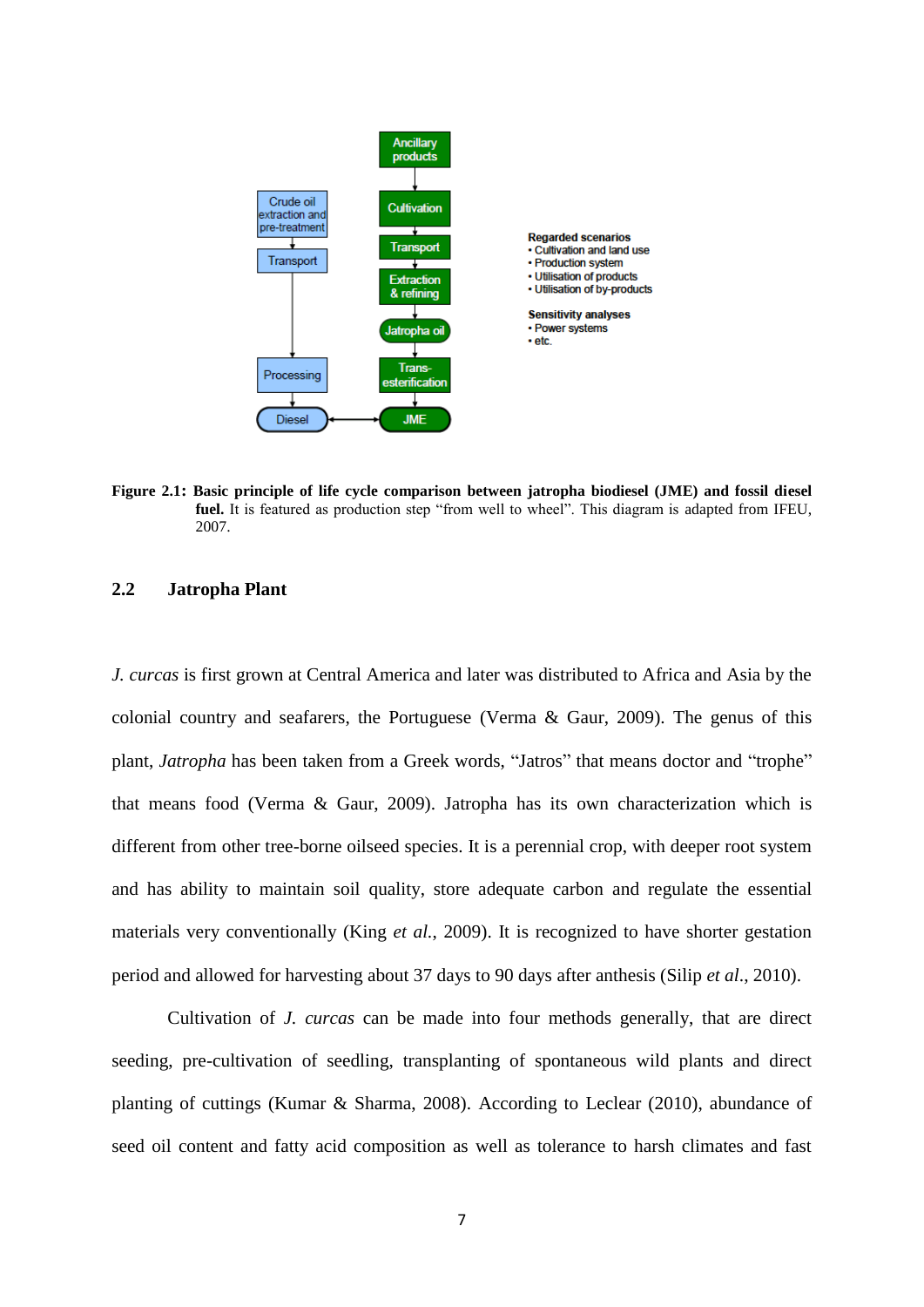growth characteristic have allocated this plant a suitable resource for biodiesel production. It is believed the quality of biodiesel that is manufactured is high enough though the crude seed oil contains high free fatty acid where it can negatively affect the transesterification process. The problem is however has been solved with proposal of new methods to reduce fatty acid, either chemically or biologically.

There are various types of jatropha;- *Jatropha gossypifolia, Jatropha multifida, Jatropha podagrica, Jatropha integerrima and Jatropha nana* (Agharkar Research Institute, n.d.). Among those jatropha plants, *J. curcas* has the potential benefit in its seed extraction for oil. It is a biodegradable drought-resistant perpetual plant (Oclarino, 2010) and can be manipulated for various purposes (Sayyar *et al*., 2009). Viscous oil contained from the seed is suitable to produce Jatropha Methyl Ester (JME) that potential to be utilized in manufacturing biodiesel, a safe and eco-friendly fuel. JME is also a renewable energy source and it is estimated that 99.6% of it shows the purest content and it is exceeding the percentage requirement of Philippine National Standard (PNS), a significant level for permission to certain fuel usage (Oclarino, 2010).

### **2.2.1 Growth and characteristics**

*J. curcas* can achieve height up to 5 meter and has lifespan of more than 50 years (GTZ, 2000). Eight and ten meters heights are rare unless the environment is suited for its growth (Verma & Gaur, 2009). It has a look of small tree or large bush to the people. It has a toxic seeds, potentially dangerous to animals and usually planted as living fence. For generative propagation, this direct seeding is usually done in the opening of rainy season. The depth of soil during the sowing is 2-3 cm and at the end of third rainy season (after two years), new seeds would emerge from the plant. Along the ten days, germination process would be carried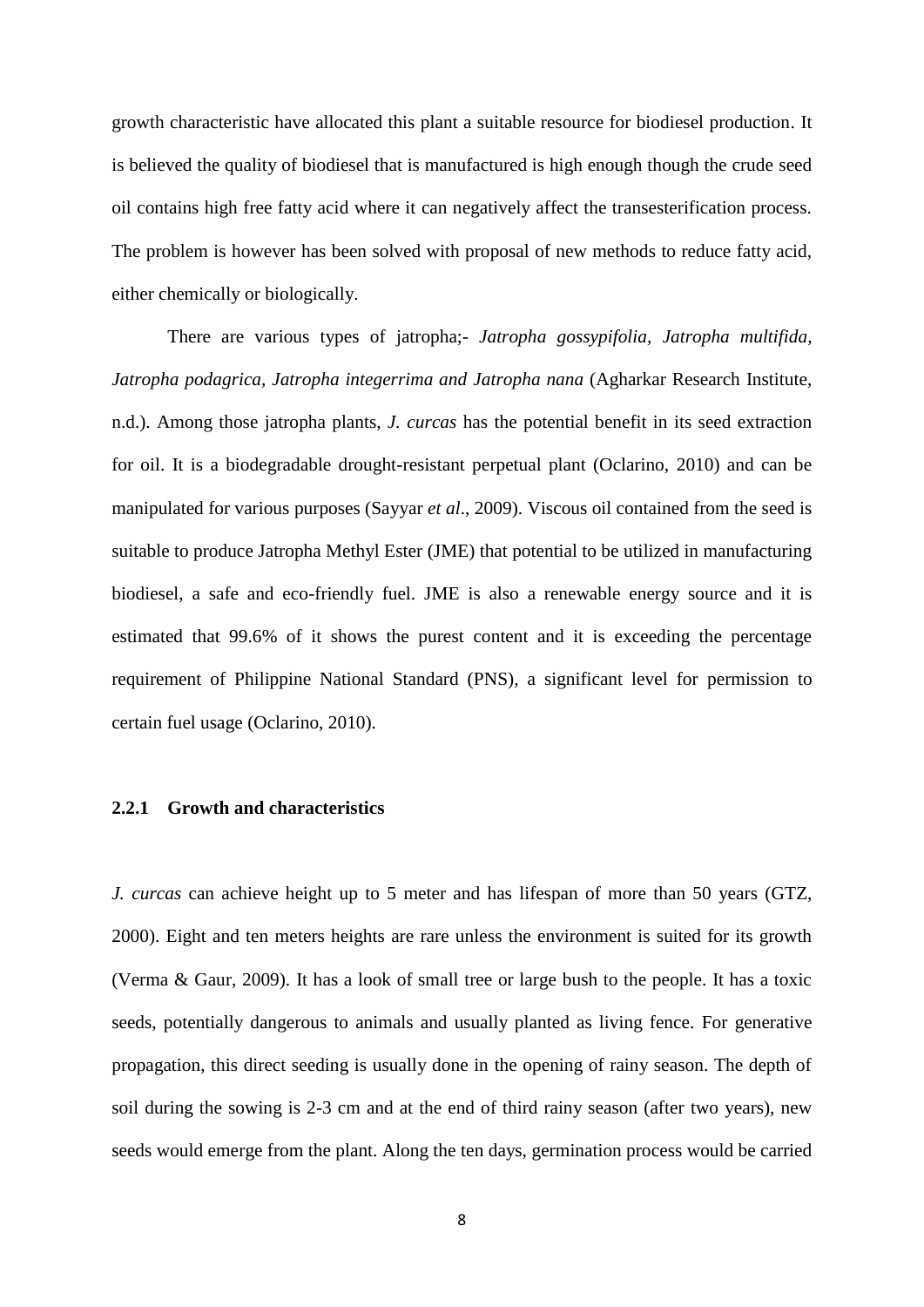up in a suitable surrounding until the leaf is formed, where cotyledons are completely removed. Here, dormancy and complete ripening of harvested seed is crucial before seedlings can be achieved after the plant is at 30-40 cm height at three month age, when repellent smell substances, alkaloids are produced (Verma & Gaur, 2009).

This plant is unique as it has resistant to factors which can interfere the growth such as drought and pests (Verma & Gaur, 2009). However, it still cannot escape to be infected in a less probability by Jatropha Mosaic Virus (JMV), fungus and insects (Department of Primary Industries and Fisheries, 2008). During vegetative propagation, the cutting is usually done on the plant older than one year, has lignified, in range of 60 to 120 cm long and the best planting is one to two months before the wet season comes (GTZ, 2000). However, this method produces lower longevity and lower drought and disease resistance compared to direct seeding way. This may due to pseudo-taproot produced from the cutting that penetrates less deep into the soil compared to true taproot (Kumar & Sharma, 2008). Sayyar *et al.* (2009) reported that the yield per hectare from this plant can be four times or ten times higher to soybean and corn. According to Verma & Gaur (2009), the plant branches contain latex, normally five roots are formed from seeds, one central (tap root) and four peripheral. It is a monoecious plant where the flowers having unisexual system, and this plant also called hermaphroditic.

While in the similar inflorescences, the male and female flowers will form with female parts positioned in the centre of the group of surrounding male flowers, giving ratio of female to male flowers for 1:29. This is one of strategy for a maximum pollination among female flowers (Raju & Ezradanam, 2002). For an inflorescence, there are productions until 1-5 female flowers and 25-93 male flowers. Male flowers begin to produce flower daily till the male buds are exhausted while female flowers produce flower only after the second day from inflorescence time. Male flower of *J. curcas* is described to have five petals and sepals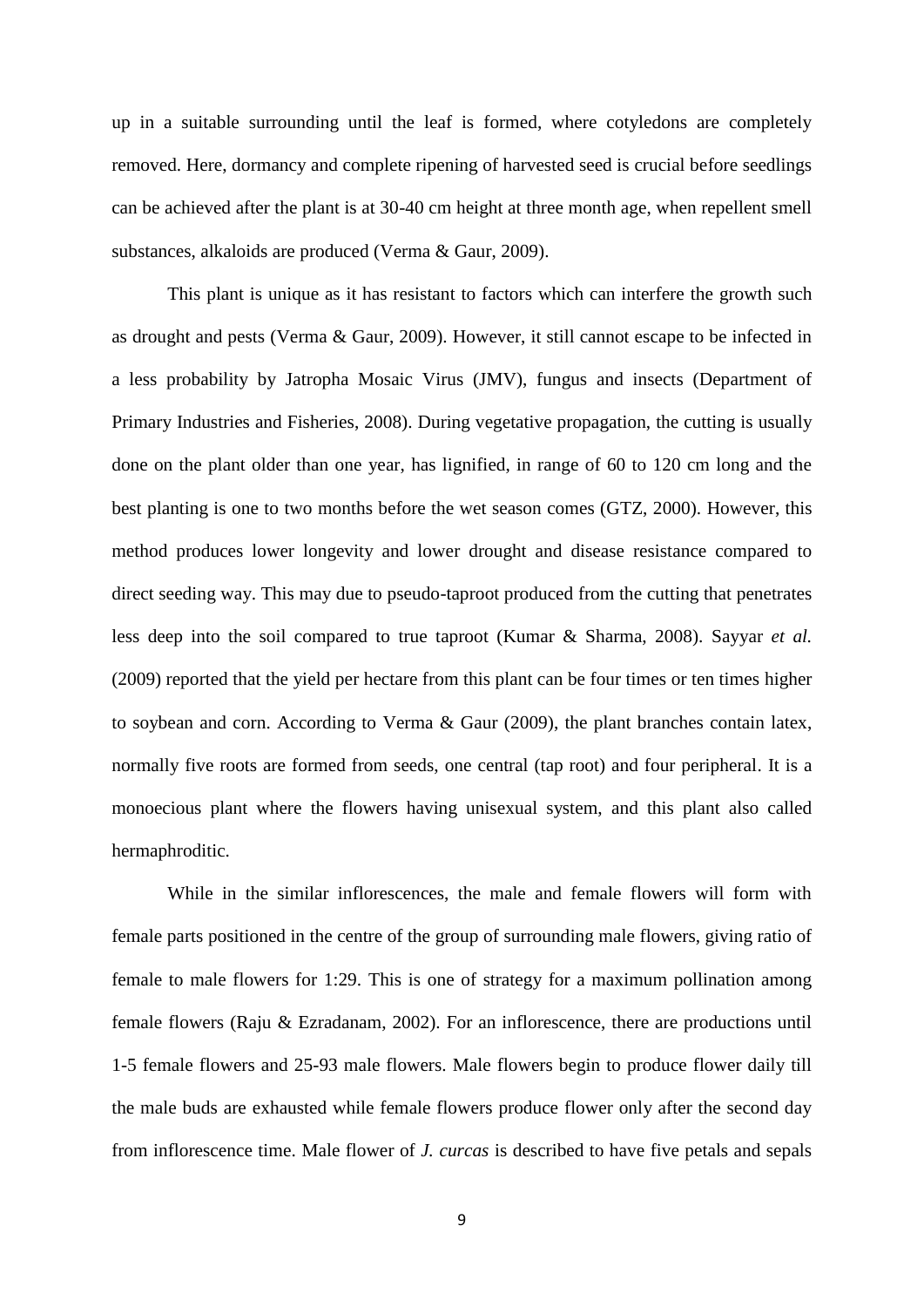with small and round shaped flower that is odorless. At the time of 5.30 am to 6.30 am, the flower will open every day exposing the yellow, dithecous and dorsifixed anthers (Raju & Ezradanam, 2002).

For a flower, it is calculated that production all amount of pollen is 655 and the pollen to ovule ratio is 6332:1. Pollination of flower mostly depends on the activities of insects. Bees, ants, thrips and flies are the usual visitors and come in daylight hour. They will forage mostly the male flowers to collect nectar as their source of food (Raju & Ezradanam, 2002). Female flower size is quite larger than male flower having three styles and stigmas. From the three carpels in its ovary, each has ovule and its flower usually open at exact time with opening male flower, exposing the receptive stigma. After pollination, sepals and petals will enlarge to protect the growing fruit until it matures (Raju & Ezradanam, 2002).

For planting jatropha tree, it is well suited to semi-arid land, but grows better in enough humidity condition to allow a maximum production of its oil. It can survive under a slight frost while during drought, it will shed most of its leaves in order to reduce transpiration process (Kumar & Sharma, 2008). Malaysia is a quite suitable place for planting jatropha because of its average temperature which is not too extreme or too low that can result damage on the plant. Malaysia has heavy rainfall (up to 2000 mm per annually) and covered by 2.7 million hectares of peat and organic soils, with 1.66 million hectares of them in Sarawak. This jatropha should avoid heavy clay soil so there is no risk of water logging that able to damage the roots and better aeration can be achieved. During planting and growing, at least 45 cm is the depth of soil and below 30 degree is the surface slope (Achten *et al.,* 2008).

Due to high requirement of jatropha on nitrogen and phosphorus for better growth and high biomass production, mycorrhiza is a suitable microbe to be added to assist up taking the micronutrients from the roots of jatropha. The soil also should be below pH 9 but calcium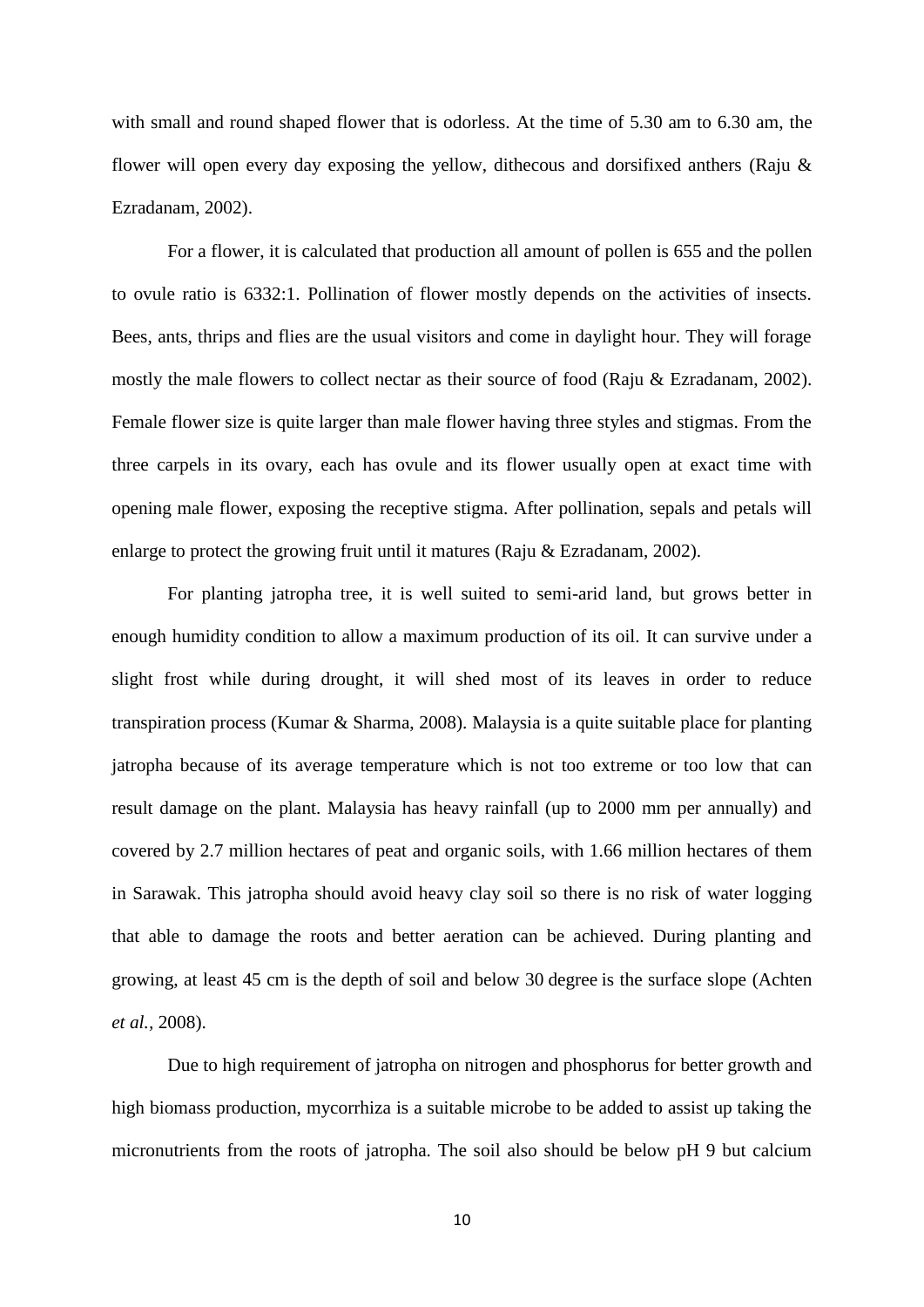and magnesium elements can be helpful in lowering the acidity of extreme acidic soil. After digging a pit, a proper establishment to enhance plant growing is by filling it with mixture of local soil, sand and organic matter like compost fertilizer. Then, the convenient time to plant is during warm season, with enough supply of water that depends on local soil and climatic conditions (Achten *et al.,* 2008).

Water is an important element to assist photosynthesis processes and starch manufacturing in the leaves. However, this depends on the type of soil which the jatropha plants are growing because poor soil quality may affect the yield. Jatropha plant is also found to be helpful in improving soil structure and able to avoid the soil erosion together with carbon sequestration (Achten *et al.,* 2008). The production of seeds quantity will increase when there is high average annual rainfall following increasing age (Figure 2.2).



**Figure 2.2: Dry seed yield in kilogram per hectare per year depending on the average annual rainfall in millimeter and age in year**. (a) The plotted points mean mix of provenances, site conditions and plant age or average annual rainfall. (b) Under dry seed yield versus age of plant, Paraguay, Nicaragua and mix refer to the original site of the soil where mix means from both Paraguay and Nicaragua soils. These diagrams are adapted from Achten *et al.*, 2008.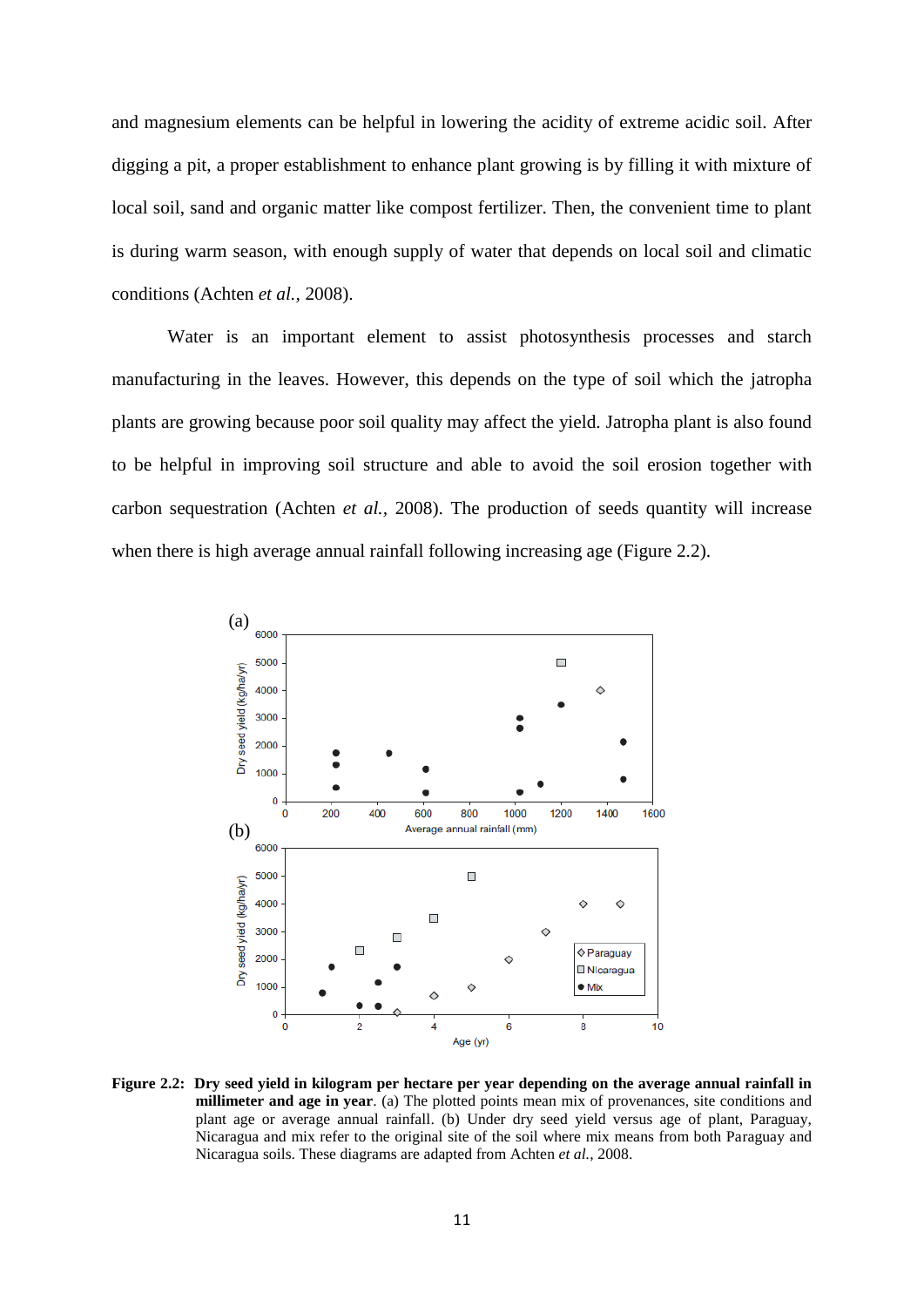High volume of water is required during harvesting of jatropha plant as the fruits and seeds are produced at this period and occurrence of the increase in rate of fruits growing (Table 2.1). The requirement for water is gradually decreasing as the plant is achieving to higher level of development. This table also shows that with minimum water requirements, jatropha plant can still survive and gives out better quality yield compared to other crops (Kheira & Atta, 2008). High irrigation water level gives plant characteristics like height, leaf number, stem diameter and leaf area to increase but it is also decreasing parameters of root lengths. This is because when the soil has low irrigation water level, then the roots start to elongate deeply into the soil (Azza *et al*., 2010).

**Table 2.1: Water requirements of** *J. curcas* **along the growing season;- initial development, flowering and harvesting**. Different amount of water should be supplied in unit of area (ha) to the plant for a successful growth and yield production. The table is adapted from Kheira and Atta, 2008

| Table 4 – Water requirements (L tree <sup>-1</sup> ) of jatropha trees throughout the growing seasons of 2005 |             |                                       |            |        |        |
|---------------------------------------------------------------------------------------------------------------|-------------|---------------------------------------|------------|--------|--------|
| Stages of growing season                                                                                      | Growing     | Water applied $(L \text{ tree}^{-1})$ |            |        |        |
| $\text{(day)}$                                                                                                | stage       | 125% of                               | $100\%$ of | 75% of | 50% of |
|                                                                                                               |             | ETp                                   | ETp        | ETp    | ETp    |
| 43 days                                                                                                       | Initial     | 46.1                                  | 36.9       | 27.7   | 18.5   |
| 60 days                                                                                                       | Development | 64.3                                  | 51.4       | 38.5   | 25.6   |
| 30 days                                                                                                       | Flowering   | 32.2                                  | 25.7       | 19.2   | 12.8   |
| 75 days                                                                                                       | Harvest     | 80.4                                  | 64.3       | 48.2   | 32.2   |
| Total water applied $(L \t{tree}^{-1})$                                                                       |             | 223.0                                 | 178.3      | 133.6  | 89.1   |
| Total water applied $(m^3 \text{ ha}^{-1})^a$                                                                 |             | 557.4                                 | 445.5      | 333.9  | 222.8  |
| Hectare $= 2.38$ feddan                                                                                       |             |                                       |            |        |        |
| Jatropha tree dropped down its leaves during dormancy stage $(01/10/2005 \ 31/10/2005)$                       |             |                                       |            |        |        |

 $ETp =$  evotranspiration

#### **2.2.2 Seed development and fruit maturation**

It has been reported that within 85 to 98 days, the first bud of young *J. curcas* plant will be clearly emerged after seeding and continued to flower after 7 to 18 days within whole of the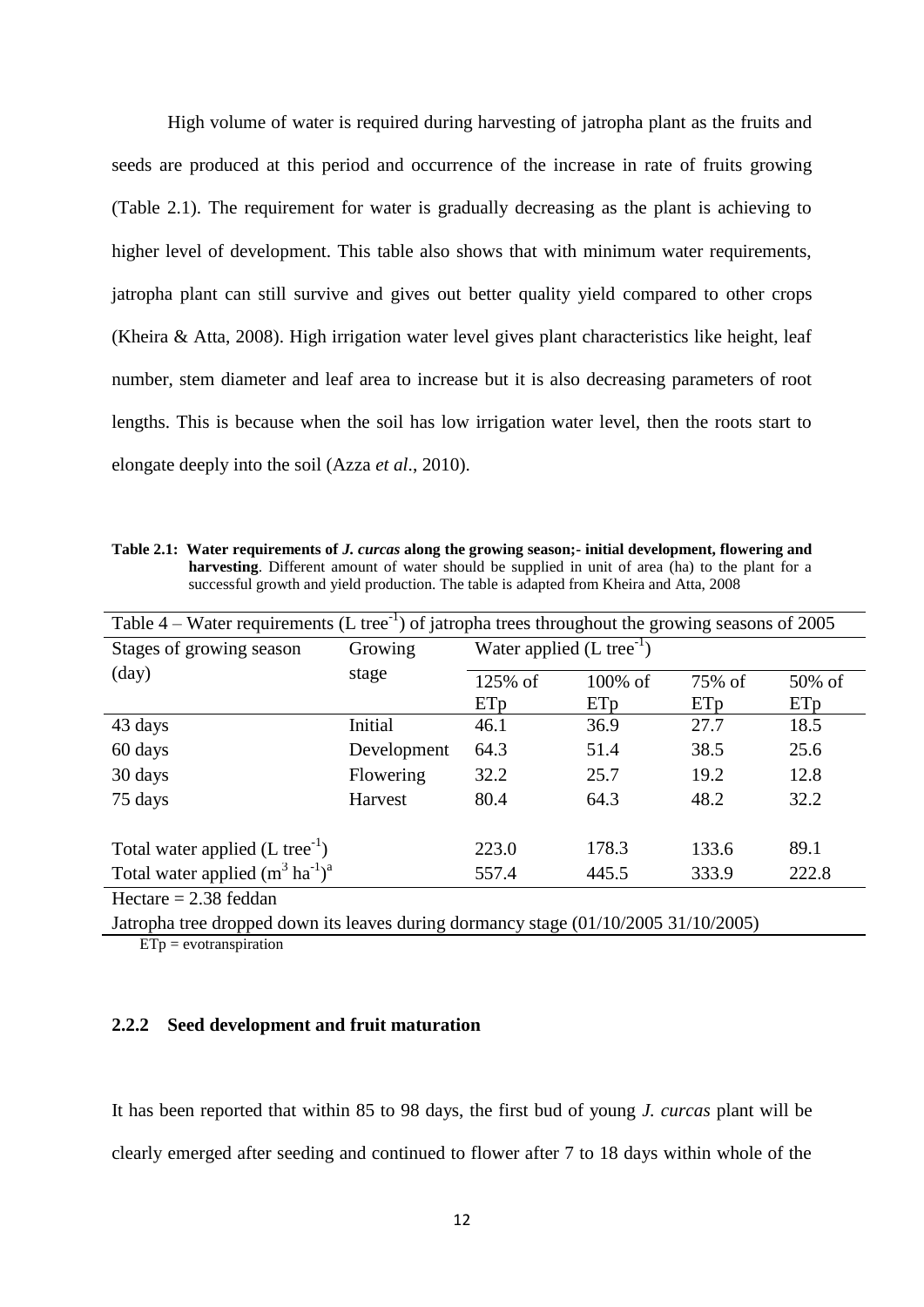period 93 to 124 days. After 1 to 8 days, fruit will slowly to form where it starts to become mature green stage after 21 to 35 days. Ripening will be 2 to 4 days after that until it reaches fully yellow and continued to fully black within 3 to 9 days (Silip *et al*., 2010). The amount of fruits at the end of branches usually about 5 to 20 bunches and each has shape more likely to "American football" (van der Putten *et al.*, 2010).

According to Effendi *et al.* (2009), there has been a system to evaluate the ripeness of the *J. curcas* by distinguishing the color properties, showing raw, ripe and over ripe fruit. Color grading is a main indicator to differentiate the ripeness of the fruit as well as the quality. It is hoped to assist the farmers in determining and selecting the grades of this plant. One fact that handlers need to know when collecting this plant seeds is the presence of accumulated toxicity (Kumar & Sharma, 2008). The toxic curcin protein is able to inhibit the protein synthesis *in vitro* and the main agent of toxicity, phorbol esters is found in high concentration in jatropha seed. Phorbol ester is heat stable so high temperature treatment may not be effective but more suitable to undergo chemical treatment. Most accidental consumption had caused sickness like giddiness, vomiting, diarrhea and eventually death (Kumar & Sharma, 2008).

As the seed is processed, usually having 30 % to 40 % non-edible oil (Veny, 2009), the oil is suitable for standard diesel engine and the residue produced is an important element of biomass. Those seeds can vary in weight; about 0.4 to 10 kg plant per year depending on the age of plant and soil or environment conditions (Verma & Gaur, 2009). With black bean appearance, the seed has 18 mm long and 12 mm wide and 10 mm thick but these parameters may change according to the growth of plant. Hard shell constitutes about 37 % weight of seed while soft white kernel constitutes 63 % of it. Usually most oil present in kernel (van der Putten *et al.*, 2010). The fruit maturity development has been determined in 7 stages. Stage 1 is small young immature fruit, stage 2 is mature green, stage 3 is half green and half yellow